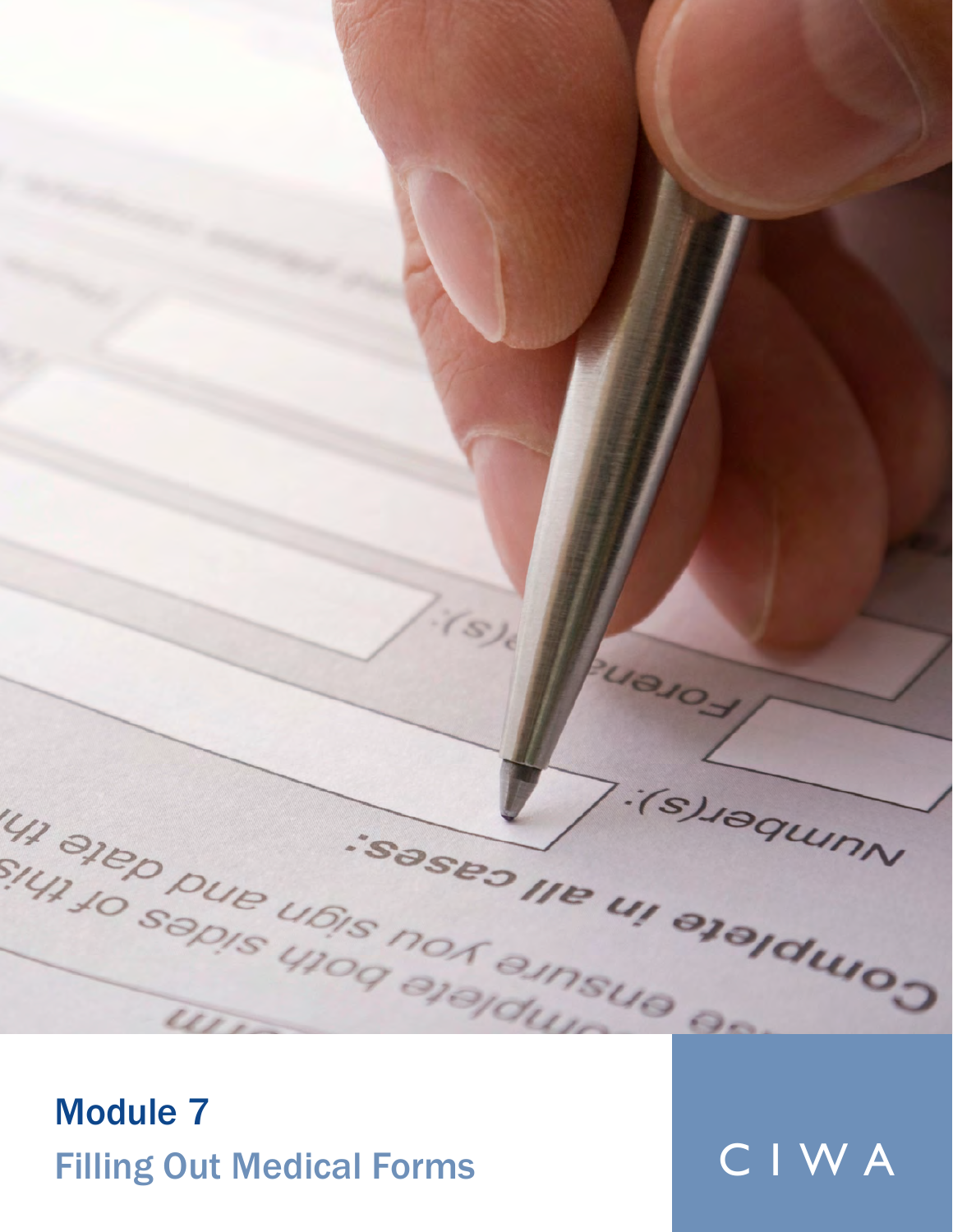## Table of Contents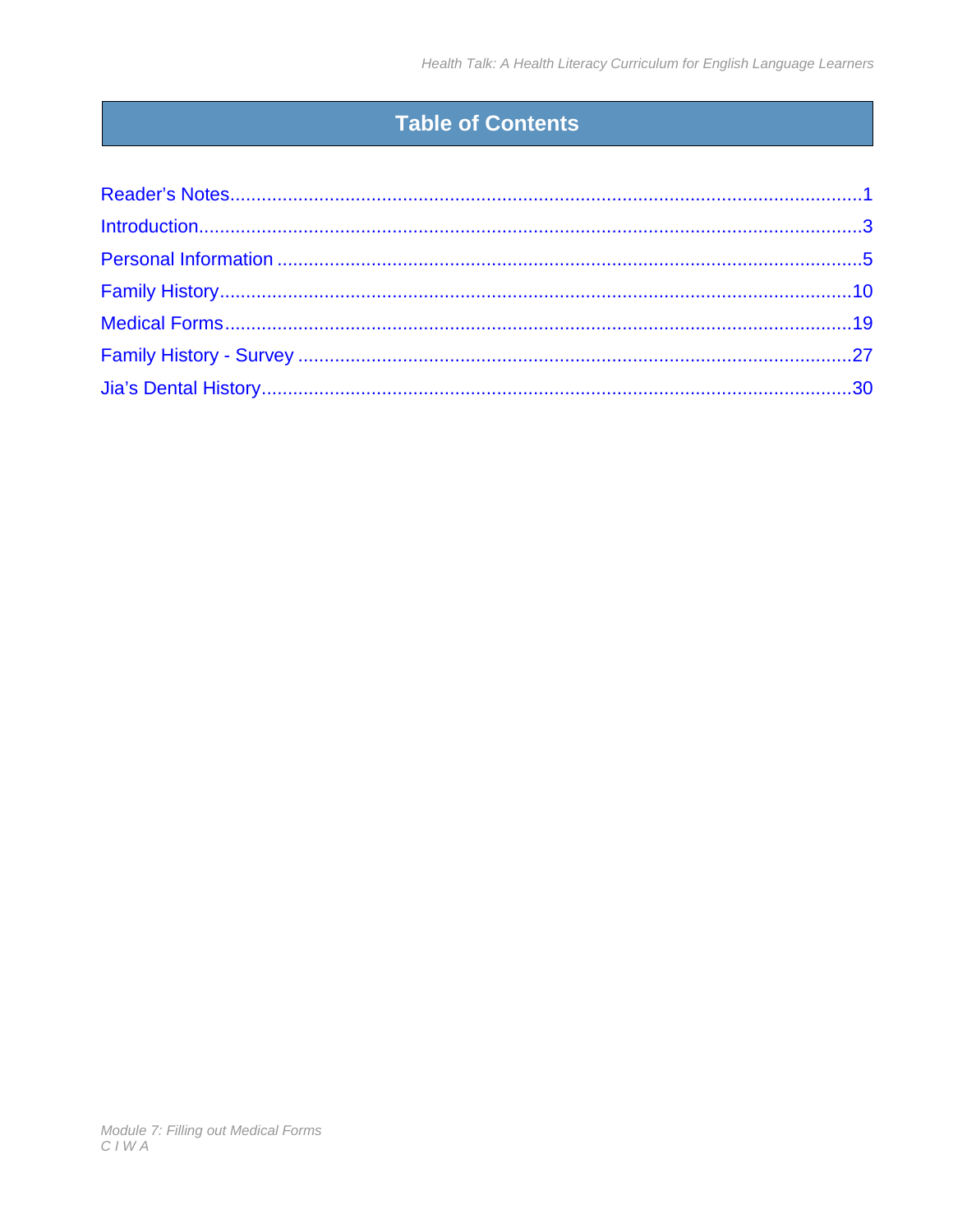### <span id="page-2-0"></span>**Reader's Notes**

The module 'Filling out Medical Forms' seeks to mitigate the errors and the difficulties faced when filling out medical documents that are likely to be encountered during visits to medical facilities. An overview of the material covered in the module is provided in the introduction. This covers the salient features of the module and serves as a useful source of information for the facilitators. We recommend that the facilitators read the introduction so that they have complete information before going to the class. The introduction is written in plain language so that it can be incorporated into effective lesson delivery.

Activity sheets that support the learning objectives are included in the module to reinforce the key health concepts that are being explored. A sample lesson plan which includes the targeted Canadian Language Benchmark (CLB) level of the learners and time estimation; and additional information about the topic has been provided with all activities. A visual glossary has been provided to assist the facilitator in explaining the new vocabulary. It is up to the facilitator to include, omit or adapt the activities according to the needs and level of the learners.

Keeping in mind the limited literacy level of the learners, the preferred method for teaching the curriculum envisages the following stages:

- 1. Introduce the subject and prompt a discussion, through brainstorm questions provided in the facilitator's notes. This reveals the existing knowledge the learners possess on the topic. Guide learners to relate their experiences and opinions about the topic. These discussions kindle interest and gain the attention of the learners, while providing an assessment to the teacher.
- 2. Introduce vocabulary by writing the key words on the board and teaching their meanings by showing pictures. When feasible, use of transparencies/ PowerPoint/ real life objects (realia)/ models /charts may be made to augment the learning.
- 3. Actively maintain learner participation by miming, choral repetition, role play, questioning, inviting opinions etc.
- 4. Review the activity sheet thoroughly and address learners' questions. This is achieved by active questioning, hinting at answers, allowing the learners come to a conclusive solution and then revealing the correct answer.
- 5. Ask the learners to attempt the activity and clarify as much as possible, without giving the answers.

Facilitators should use their discretion to select the activity sheets that best align with the level of their learners. Recapitulation and repetition is important at all stages.

During facilitation, handouts and activities should be distributed to the learners. They should be prompted to seek clarifications about the handout contents.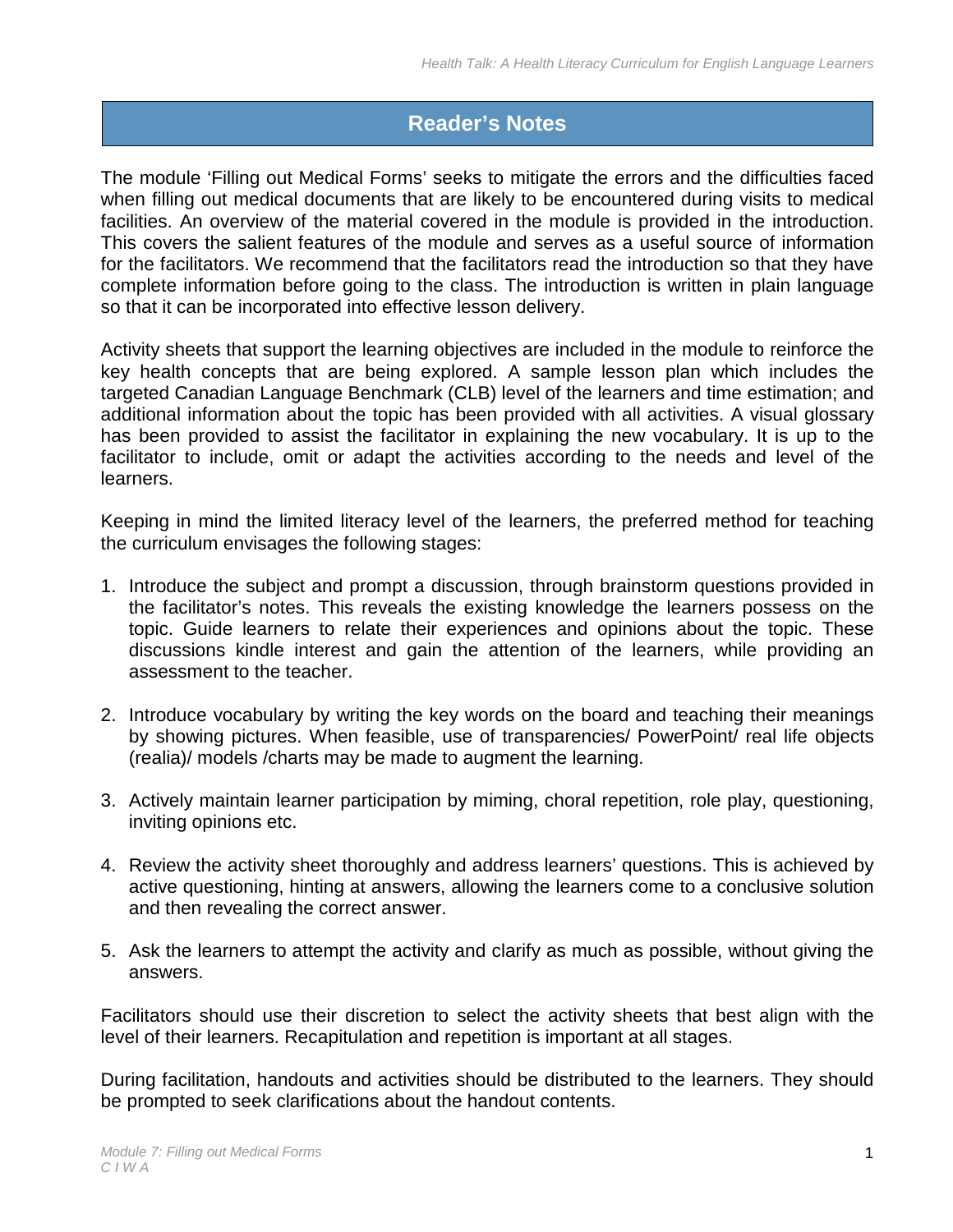Learners should be encouraged and motivated to obtain more information about health through reading, internet, suitable television/radio news and documentary programs in their first language and discussions with their family members and friends.

#### **Focus Questions**

Facilitators should review the effectiveness of learning by focusing on some key questions and adapting the lessons according to the specific need of the learners. Focus questions include:

- Is the lesson appropriate for the learners' literacy level?
- Will the learners find the lesson interesting and useful?
- Does the lesson connect to the learning goals of the learners?
- Are the lessons being tailored to meet the needs of the learners?
- Is feedback being used to assess the effectiveness of learning by the class?
- Are the learners able to do what is expected of them at the end of instruction?
- Have the needs of the low literacy level learners been catered for to enable them to keep abreast with the rest of the class?
- Are lessons being recapitulated and reviewed regularly in the class?
- Are the learners acquiring adequate vocabulary about items related to health care?
- Can the learners describe problems related to health, hygiene, illness, sickness, injuries and symptoms orally and in writing?
- Have the learners been provided sufficient practice on what they will be assessed on?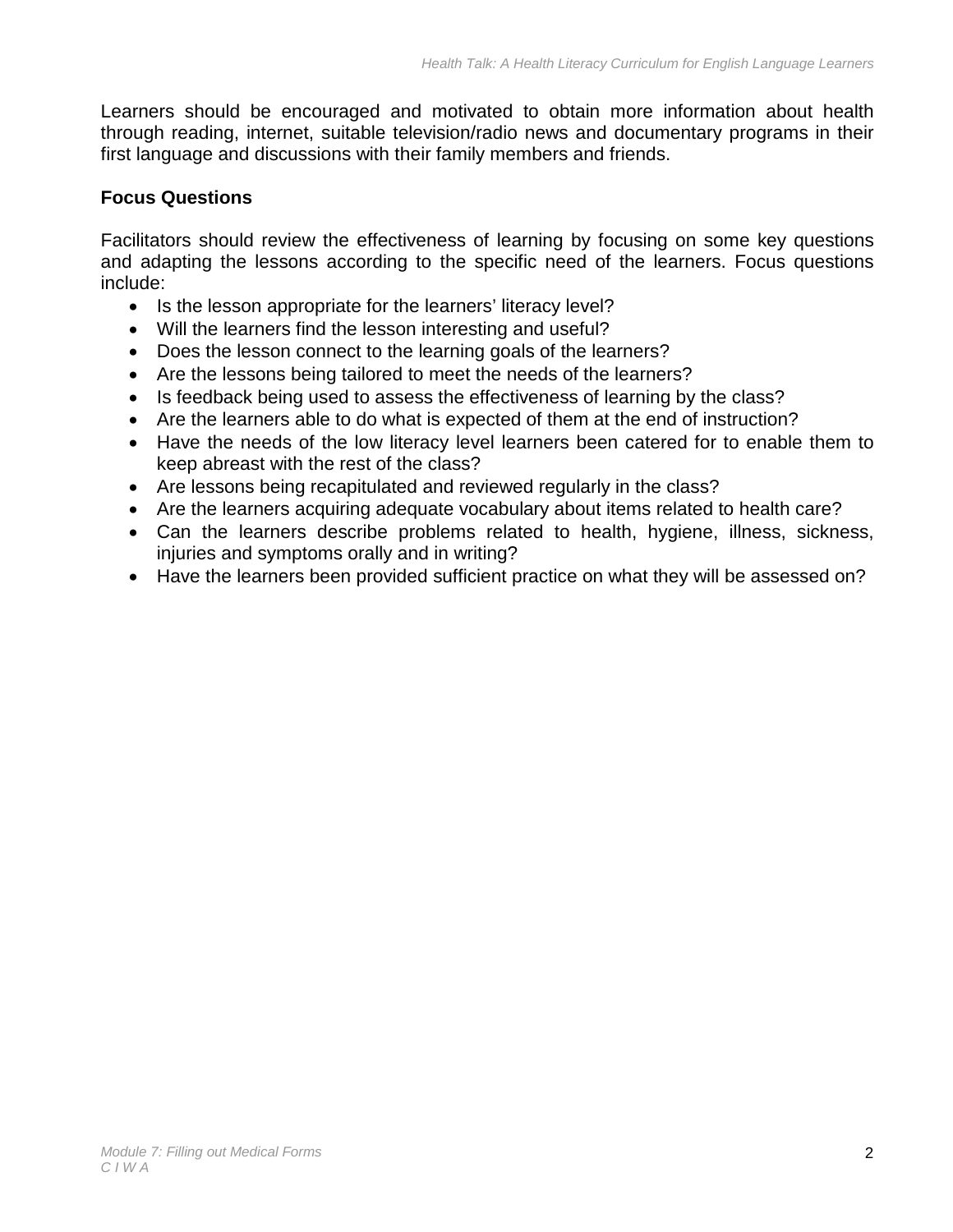### <span id="page-4-0"></span>**Introduction**

You need to fill out medical forms when you see a doctor. An important part of these forms is your medical history (health history; have you or your family had any bad sicknesses).

Your medical history includes whether or not you:

- Have allergies (something you eat or touch makes you sick (sneeze, itch, trouble breathing, swell)
- Have had surgeries (doctor helps you by taking out, fixing or changing parts of your body)
- Had a serious (bad) illnesses (sickness that last a long time)
- Stayed in a hospital for over night or longer because of a sickness
- Take any medicines (drugs you take to make you feel better)
- Have you had all your vaccinations (medicine given through a needle that prevents a sickness)
- Drink alcohol (beer, wine, etc.)
- Smoke cigarettes
- Use drugs 9something like medicine but not legal or healthy to take. People take drugs for pleasure/ to feel good like marijuana/ pot, cocaine, etc.)

You need to know your family's medical history. Your family's medical history is health information about your blood relatives (parents, grandparents, children, and brothers or sisters).

Doctors and nurses will ask you if you or any one in your family had serious (bad) health problems such as:

- High blood pressure (the force made by blood inside the tubes that carry blood to different body parts)
- Cholesterol (fat that is found in cells and blood, if the there is too much cholesterol it can hurt the heart)
- Heart attack (the heart gets damaged)
- Stroke (sudden loss of [brain](http://dictionary.reference.com/browse/brain) function caused when the supply of [blood](http://dictionary.reference.com/browse/blood) to the brain stops
- Diabetes disease/illness caused by too much sugar in the blood)
- Allergies (something you eat, drink or breathe in that makes you sick; sneeze, itching, trouble breathing, swelling)
- Asthma (a disease that makes it hard for people to breathe)
- Depression (sadness or unhappiness that last a long time)
- Cancer (cells in our body grow uncontrollably; cells are what make up our body)
- Overweight (weighing more than you should; heavy, chubby, fat)
- Anemia (tired; low iron in blood; weak blood; not enough red blood cells or small red blood cells; red blood cells carry air and nutrients to the whole body)
- Prostate (part of a man's reproductive system)
- Osteoporosis (weakening of the bones in the body; can cause pain)
- Arthritis (pain in joints; joints where two bones meet)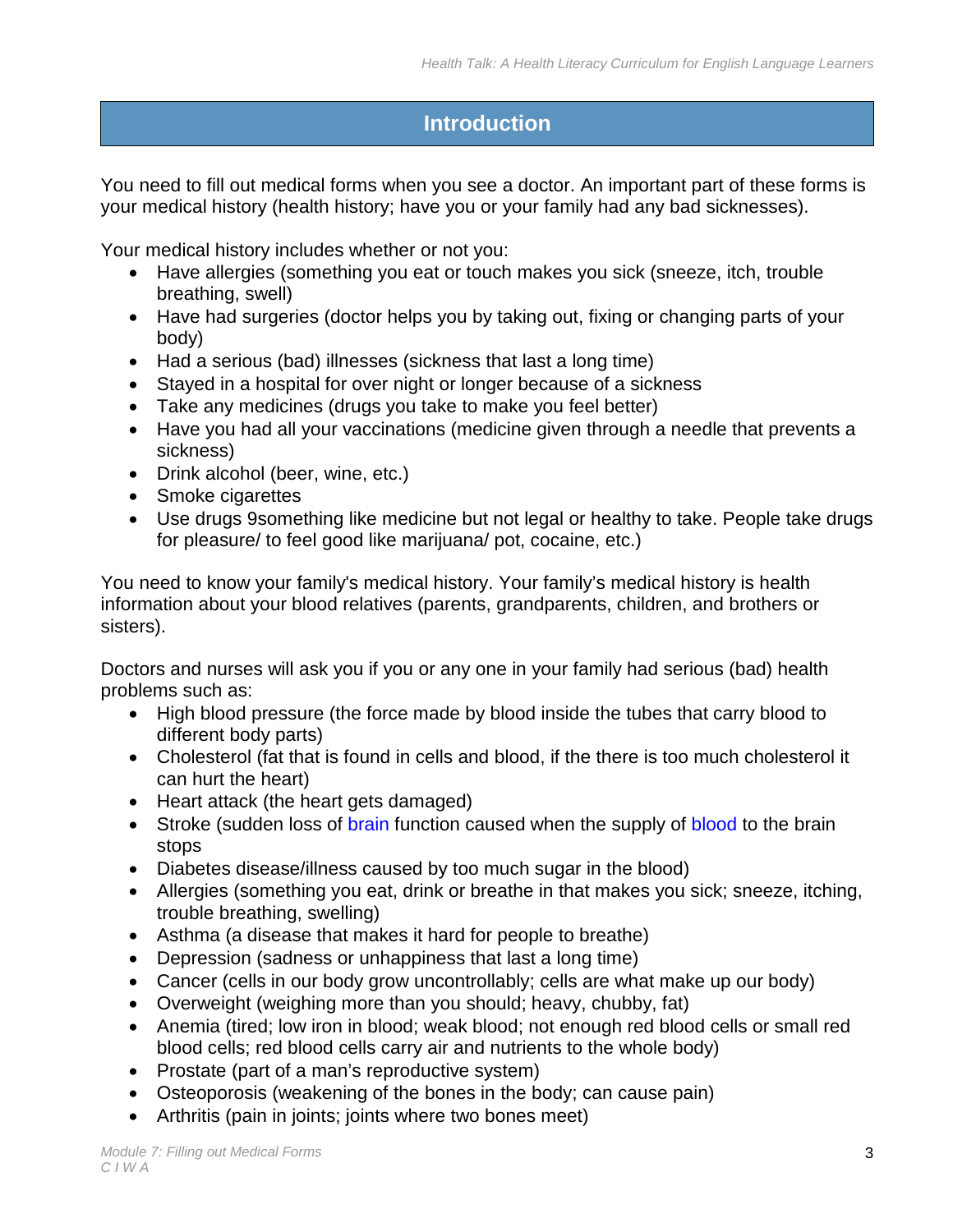- Kidney Disease (illness where your kidney cannot clean the blood well)
- Liver Disease (liver gets damaged/hurt; illnesses such as cirrhosis or hepatitis)
- Tuberculosis (illness that affects your lungs and other parts of your body)

Doctors and nurses will also ask:

- What age did the serious (bad) health problems happen or start?
- Are you currently taking medication?
- Have you had all your vaccinations (medicine given through a needle to prevent illnesses/disease)?

Write this information and take it with you to your doctor's appointment (a time you agree to meet someone). It will help your doctor take care of your health. Your doctor may send you for medical tests (a medical procedure to see if there is something wrong) to make sure you do not have these problems that your family had. Your doctor will give you information on how you can stay healthy. For example, if your grandmother and father had diabetes (disease with too much sugar in the blood) the doctor may test you for diabetes. The doctor will then tell you what you should do to not get diabetes. Or your mom had cervical cancer; the doctor would want to do a Pap test (checks for changes in the cells of your cervix. The cervix is the lower part of the uterus (womb). The Pap test can show if you have unhealthy (bad) cells that could lead to cancer.)

You will need to give your doctor's your personal information. This includes:

- Full name (First name, Middle name, Last name)
- Address (where you live house number, street name, postal code)
- Telephone number (home, work and cell phone number)
- Alberta Personal Health Card number
- Marital status: are you married or not (single, divorced, widowed, etc.)
- Employment status (if you have a job or you do not have a job)
- Next of Kin (your closest family member like a husband or child and their telephone numbers)
- Emergency Contact (person who you would want to contact in an emergency and their telephone number)

If you have any problems filling out the forms you can ask for help. You can ask:

- Can you help me fill out this form?
- I do not understand this question. Please explain it to me?

When you go to other health professionals and doctors you will fill out medical history forms.

If you go to the dentist (a doctor for your teeth and gums) you will answer questions such as:

- Are your teeth sensitive to any foods? (do your teeth hurt if you have something hot or cold; sweet or sour)
- Do you brush your teeth regularly (every day, two times each day)?
- Do you grind (press tightly) your teeth?
- Do your gums bleed when you brush your teeth?
- Do you feel pain in any of your teeth?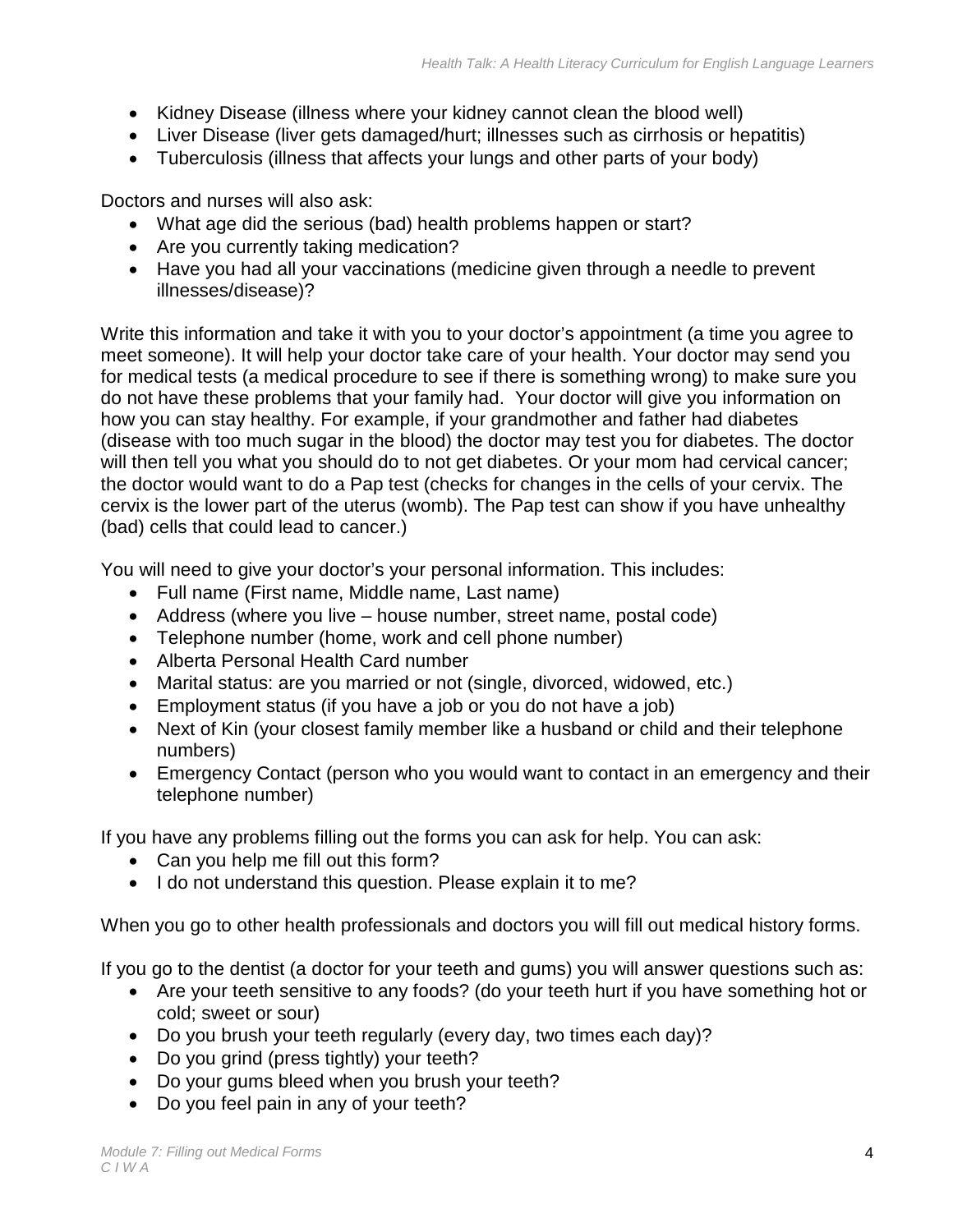### **Personal Information**

#### Facilitator's Notes

<span id="page-6-0"></span>**Level:** Pre-benchmark, CLB 1, CLB 2 **Time:** 30-60 minutes

**Targeted Language Skills:** reading, writing, speaking

- **Objective:** To enable students to write personal information where required.
- 
- **Materials:**  Copy of activity sheet (one per learner)
	- Pencils and erasers
- **Vocabulary:** initial, surname, married, single
- **Information:** You will need to give your doctor's your personal information. This includes:
	- Full name (First name, Middle name, Last name)
	- Address (where you live house number, street name, postal code)
	- Telephone number (home, work and cell phone number)
	- Alberta Personal Health Card number
	- Marital status: are you married or not (single, divorced, widowed, etc.)
	- Employment status (if you have a job or you do not have a job)
	- Next of Kin (your closest family member like a husband or child and their telephone numbers)
	- Emergency Contact (person who you would want to contact in an emergency and their telephone number)
- **Brainstorm:** Ask learners:
	- Have they ever had to write their personal information in the forms?
	- Were they able to write it correctly?
	- What problems did they have?

#### **Instructions:** Personal Information 1

- 1. Distribute activity sheet, 'Personal Information 1'.
- 2. Tell the learners about the various abbreviations used as a title in the forms e.g. Mr., Mrs., Miss, Ms., etc. Elaborate the usual parts of a form i.e. Surname, Postal Code, Address etc.

3. Explain the task to the learners. Circulate and assist where needed.

- Personal Information 2
- 1. Distribute activity sheet, 'Personal Information 2'
- 2. Read the content of the boxes with the learners explaining any difficult words.
- 3. Ask the learners to fill the Medical History Form, by using the alphabets corresponding to the information given in the boxes. Circulate and assist where needed.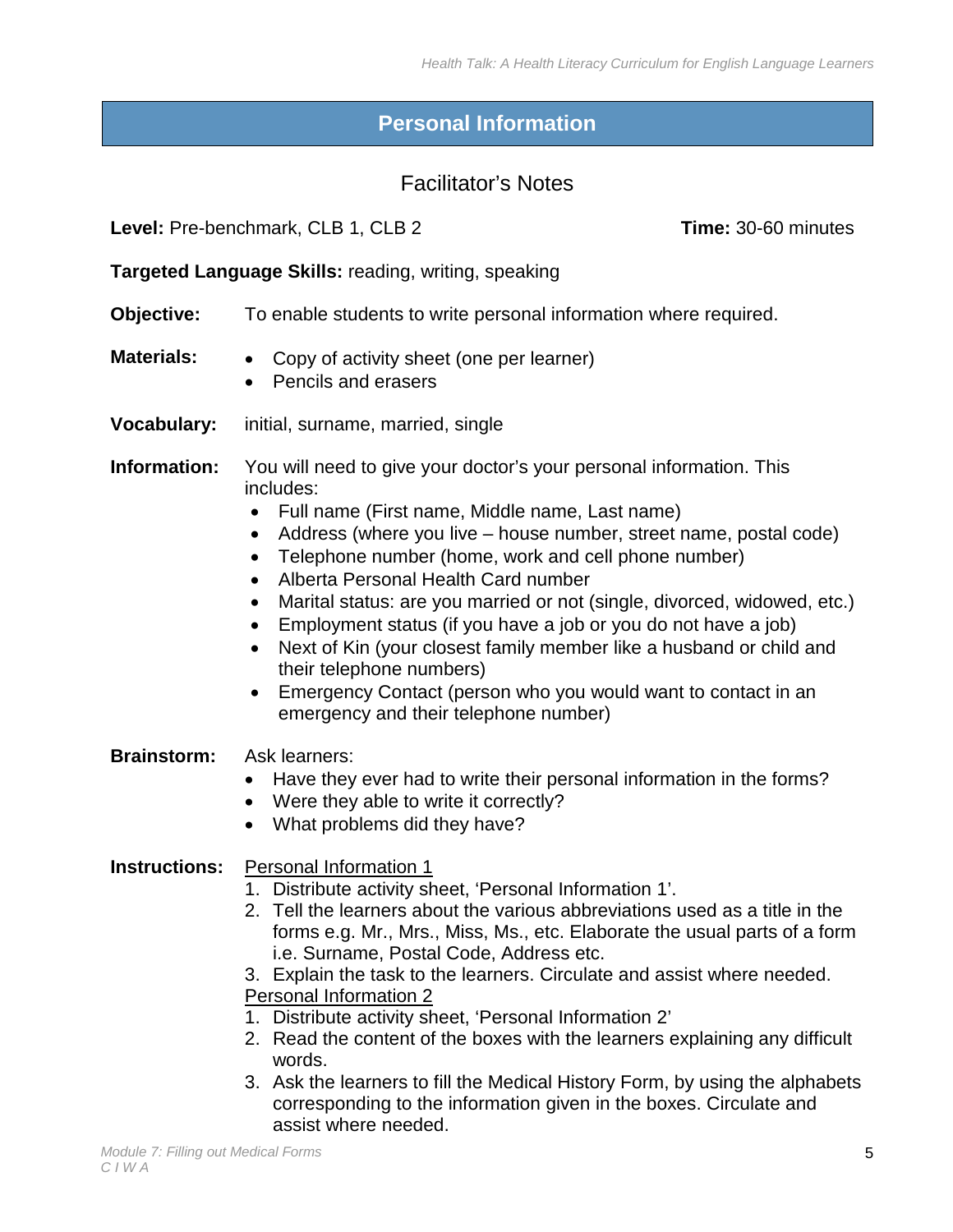#### Personal Information 3

- 1. Distribute activity sheet, 'Personal Information 3'
- 2. Tell the learners that they have to provide details about their family members when they fill up medical forms. Circulate and assist where needed.

#### **Answer Key: Personal Information 1:**

- **1.**
- a. A married or single man b. A married woman
- 
- 
- c. A single woman d. A married or single woman
- 
- **2.** 
	-
- 
- b. Mike
- c. Gibbs d. 524 Glenview Manor SW
- e. T7J 8B4 f. 1-403-998-3752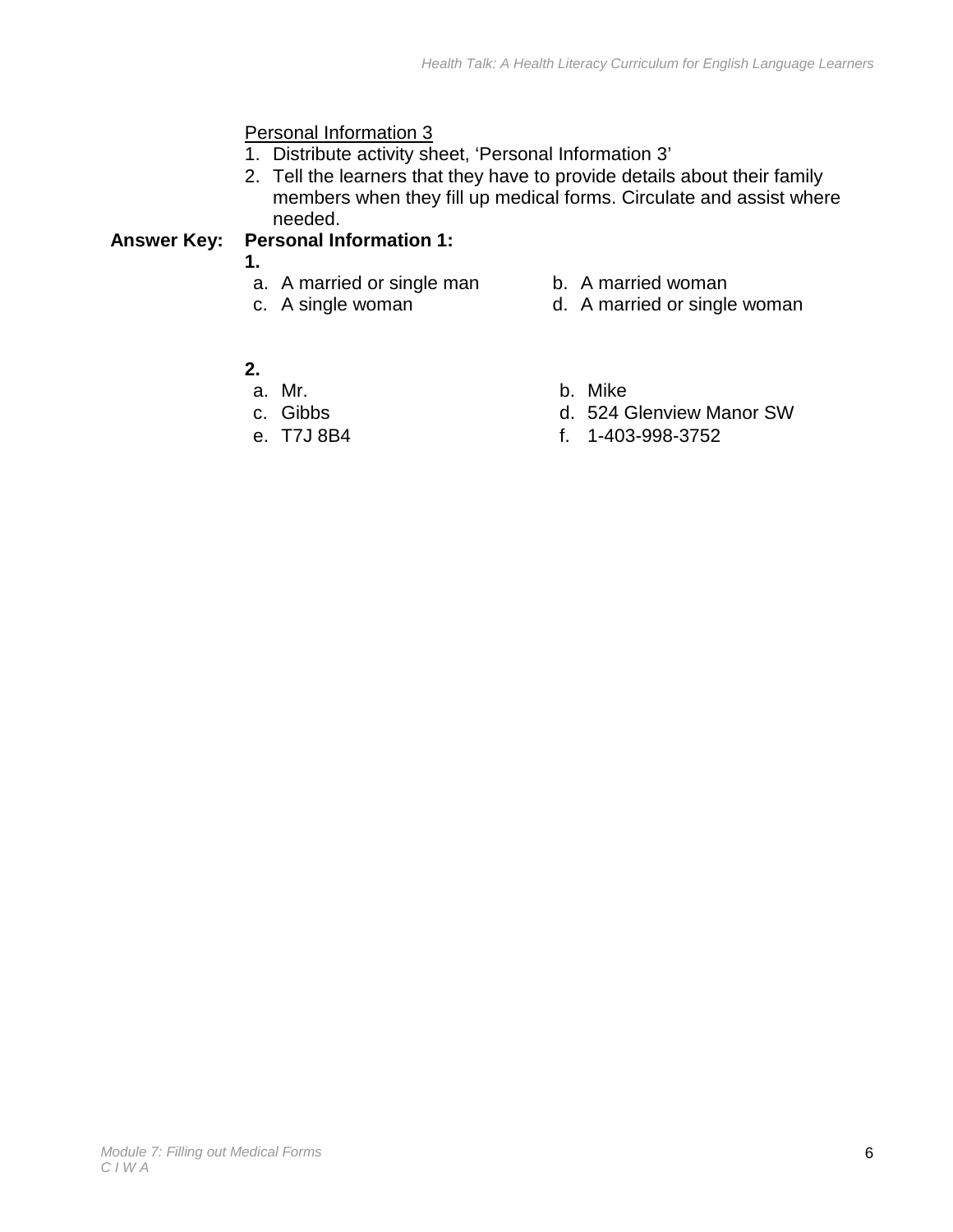## Activity: Personal Information 1

### 1. Draw lines to match the words.



- 
- 
- 
- 
- 2. Match the columns.
- 
- b) First Name 2. Mr.
- 
- 
- e) Postal Code 5. Gibbs
- f) Telephone Number 6. T7J 8B4
- a) Mr. 2012 1. A single woman
- b) Mrs. 2. A married or single woman
- c) Miss 2012 2013 2014 2015 3. A married or single man
- d) Ms.  $\overline{a}$  and  $\overline{a}$  and  $\overline{a}$  and  $\overline{a}$  and  $\overline{a}$  and  $\overline{a}$  and  $\overline{a}$  and  $\overline{a}$  and  $\overline{a}$  and  $\overline{a}$  and  $\overline{a}$  and  $\overline{a}$  and  $\overline{a}$  and  $\overline{a}$  and  $\overline{a}$  and  $\overline{a}$  and  $\overline{a}$
- a) Title 1. Mike
	-
- c) Surname 3. 524-Glenview Manor S.W.
- d) Address 4. 1-403-998-3752
	-
	-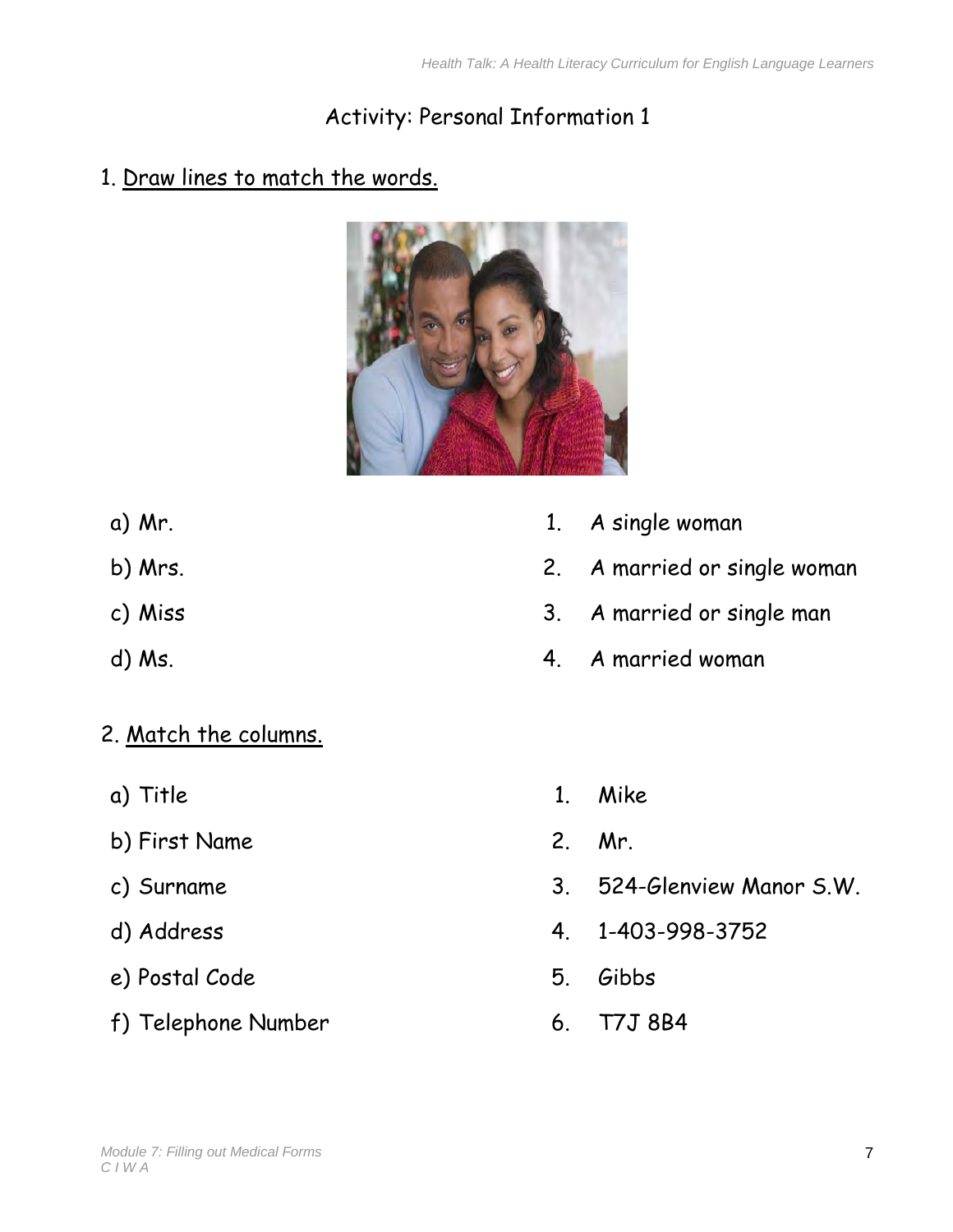### Activity: Personal Information 2



Fill out the form with the information in the boxes.

| <b>MEDICAL HISTORY FORM</b> |
|-----------------------------|
|                             |
|                             |
|                             |
|                             |
|                             |
|                             |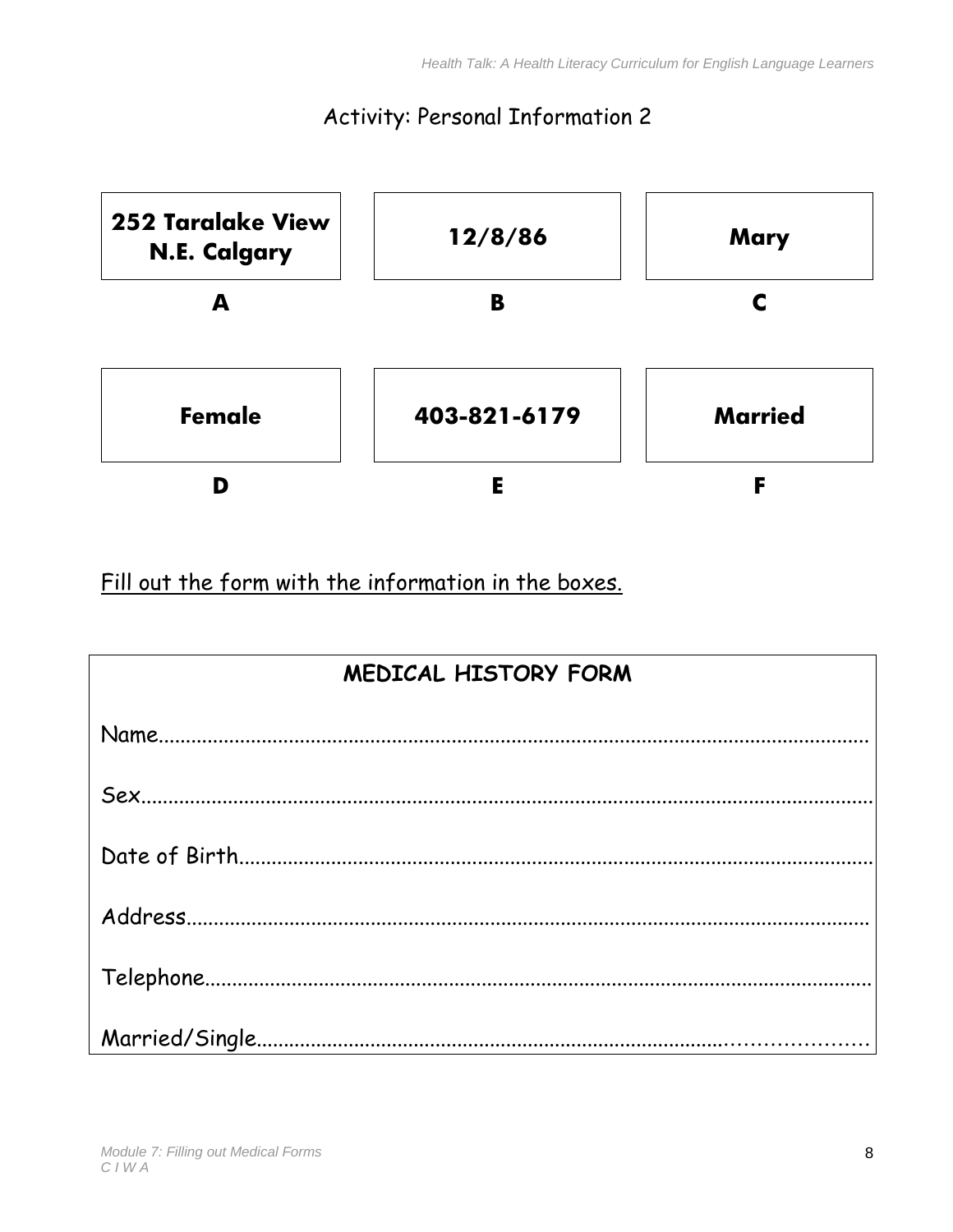### Activity: Personal Information 3

## Fill out the form with your information.

| <b>Applicant's Name</b>          |                   |                   |  |                                 |                                                  |
|----------------------------------|-------------------|-------------------|--|---------------------------------|--------------------------------------------------|
| Title( Mr./Mrs./Ms.)             |                   | <b>First Name</b> |  | <b>Initial</b>                  | Surname                                          |
|                                  |                   |                   |  |                                 |                                                  |
| <b>Sex</b>                       |                   |                   |  |                                 |                                                  |
| Date of Birth                    |                   |                   |  |                                 |                                                  |
| <b>Address</b>                   |                   |                   |  |                                 |                                                  |
|                                  |                   |                   |  |                                 |                                                  |
| <b>Postal Code</b>               |                   |                   |  |                                 |                                                  |
| <b>Telephone Number</b>          |                   |                   |  |                                 |                                                  |
| Family Information:              |                   |                   |  |                                 |                                                  |
| <b>Name</b><br>First/middle/last | <b>Sex</b><br>M/F | Relationship      |  | Date Of Birth<br>Month/day/year | <b>Alberta Health Care</b><br><b>Card Number</b> |
|                                  |                   |                   |  |                                 |                                                  |
|                                  |                   |                   |  |                                 |                                                  |
|                                  |                   |                   |  |                                 |                                                  |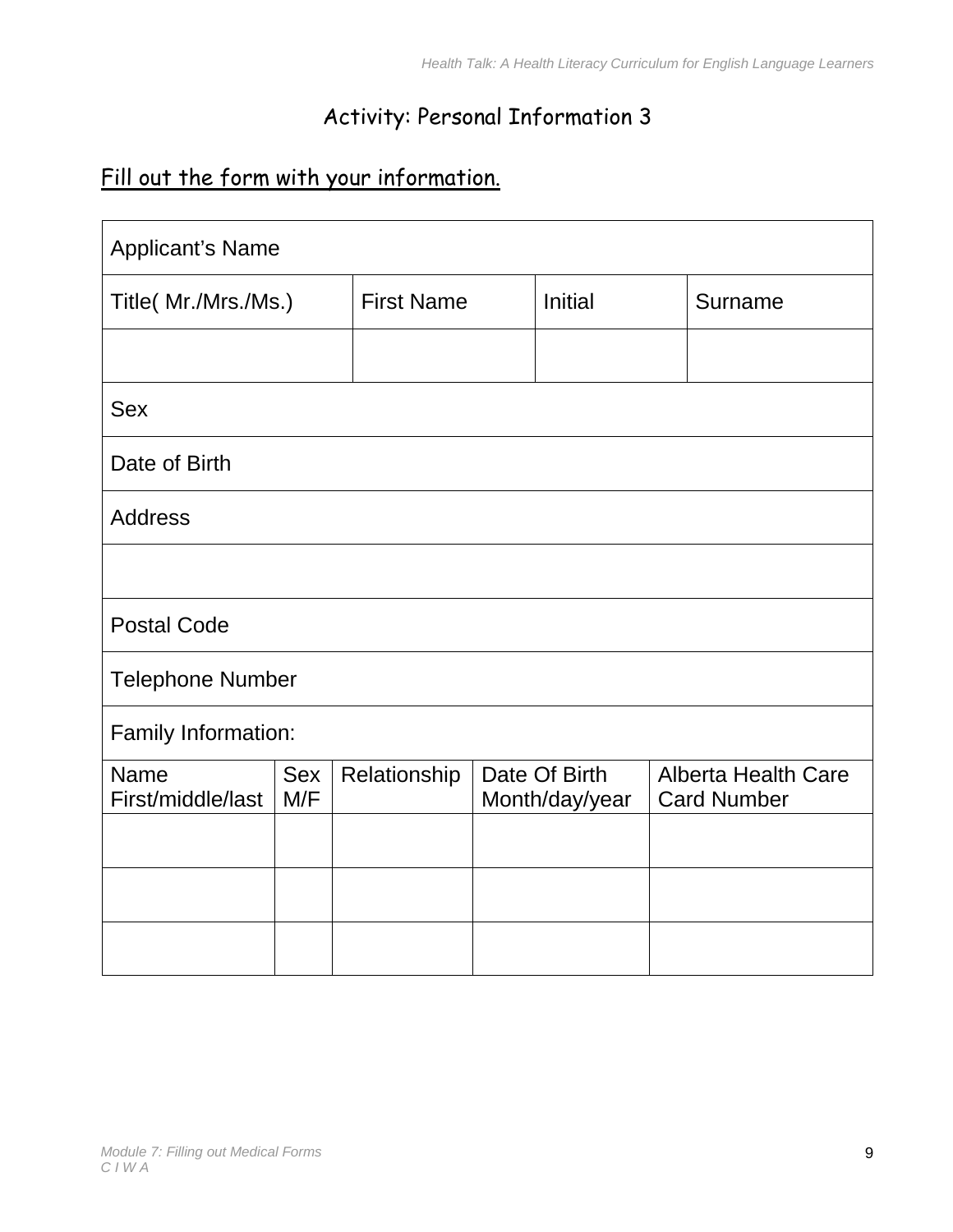### **Family History**

#### Facilitator's Notes

<span id="page-11-0"></span>**Level:** Pre-benchmark, CLB 1, CLB 2 **Time:** 40-60 minutes

#### **Targeted Language Skills:** reading, writing

- **Objective:** To enable learners to attain literacy and language skills required to fill out medical forms
- **Materials:**  Copy of activity sheet (one per learner)
	- Pencils and erasers
	- Pictures from visual glossary
- **Vocabulary:** arthritis, depression, habit, suffers, healthy, jogging, biking, recovered, prostate

**Information:** You need to know your family's medical history. Your family's medical history is health information about your blood relatives (parents, grandparents, children, and brothers or sisters).

> Doctors and nurses will ask you if you or any one in your family had serious (bad) health problems such as:

- High blood pressure (the force made by blood inside the tubes that carry blood to different body parts)
- Cholesterol (fat that is found in cells and blood, if the there is too much cholesterol it can hurt the heart)
- Heart attack (the heart gets damaged)
- Stroke (sudden loss of [brain](http://dictionary.reference.com/browse/brain) function caused when the supply of [blood](http://dictionary.reference.com/browse/blood) to the brain stops
- Diabetes (disease/illness caused by too much sugar in the blood)
- Allergies (something you eat, drink or breathe in that makes you sick; sneeze, itching, trouble breathing, swelling)
- Asthma (a disease that makes it hard for people to breathe)
- Depression (sadness or unhappiness that last a long time)
- Cancer (cells in our body grow uncontrollably; cells are what make up our body)
- Overweight (weighing more than you should; heavy, chubby, fat)
- Anemia (tired; low iron in blood; weak blood; not enough red blood cells or small red blood cells; red blood cells carry air and nutrients to the whole body)
- Prostate (part of a man's reproductive system)
- Osteoporosis (weakening of the bones in the body; can cause pain)
- Arthritis (pain in joints; joints where two bones meet)
- Kidney Disease (illness where your kidney cannot clean the blood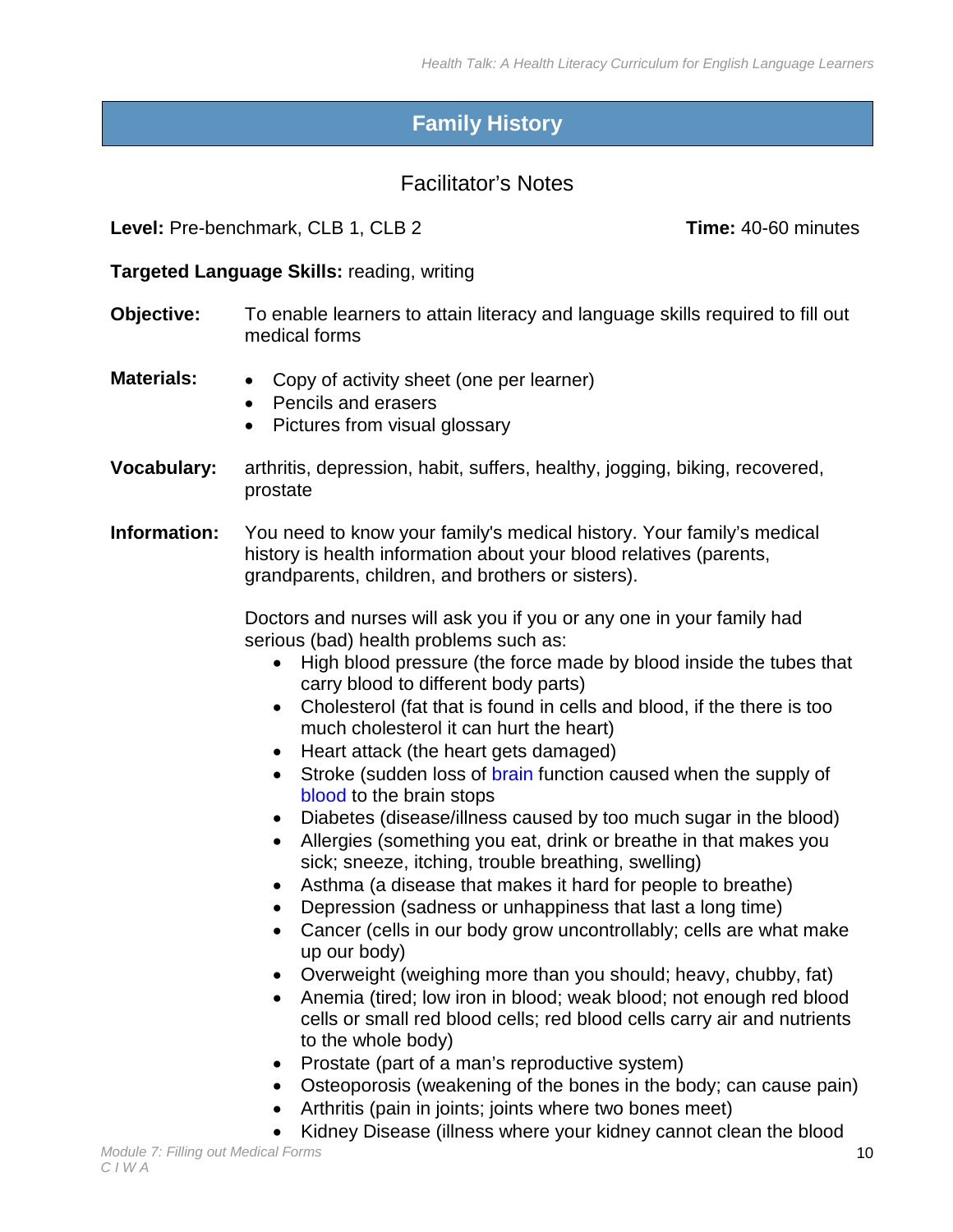well)

- Liver Disease (liver gets damaged/hurt; illnesses such as cirrhosis or hepatitis)
- Tuberculosis (illness that affects your lungs and other parts of your body)

Doctors and nurses will also ask:

- What age did the serious (bad) health problems happen or start?
- Are you currently taking medication?
- Have you had all your vaccinations (medicine given through a needle to prevent illnesses/disease)?

#### **Instructions:** Kate's Family History

- 1. Distribute activity sheet, 'Kate's Family History'.
- 2. Introduce new vocabulary and teach their meanings with the help of pictures. Ask the learners to read them aloud.
- 3. Use some examples on the board to explain the task to the learners.
- 4. Give clear instructions for the activity.
- 5. Circulate and assist where needed.

#### Jane's Family History

- 1. Distribute reading, 'Jane's Family History'. (Use Celina's Family History for lower levels.)
- 2. Write down the key words on the board and teach their pronunciations and meanings with the help of pictures. Ask the learners to read them aloud several times.
- 3. Read the passage aloud and ask questions from the learners to ensure that they understand.
- 4. Distribute activity sheet, 'Jane's Family History'.
- 5. Use some examples on the board to explain the task to the learners.
- 6. Ask the learners to read the passage and then fill the family history form for Jane.
- 7. Circulate and assist where needed.

#### My Family History

- 1. Distribute activity sheet, 'My Family History'.
- 2. Write down the key words on the board and teach their pronunciations and meanings with the help of pictures. Ask the learners to read them aloud several times.
- 3. Use some examples on the board to explain the task to the learners. Ask the learners to read the health problems and put check marks against whichever applies to them or the family members or both. Tell them to write the details of the family members, where applicable.
- 4. Circulate and assist where needed.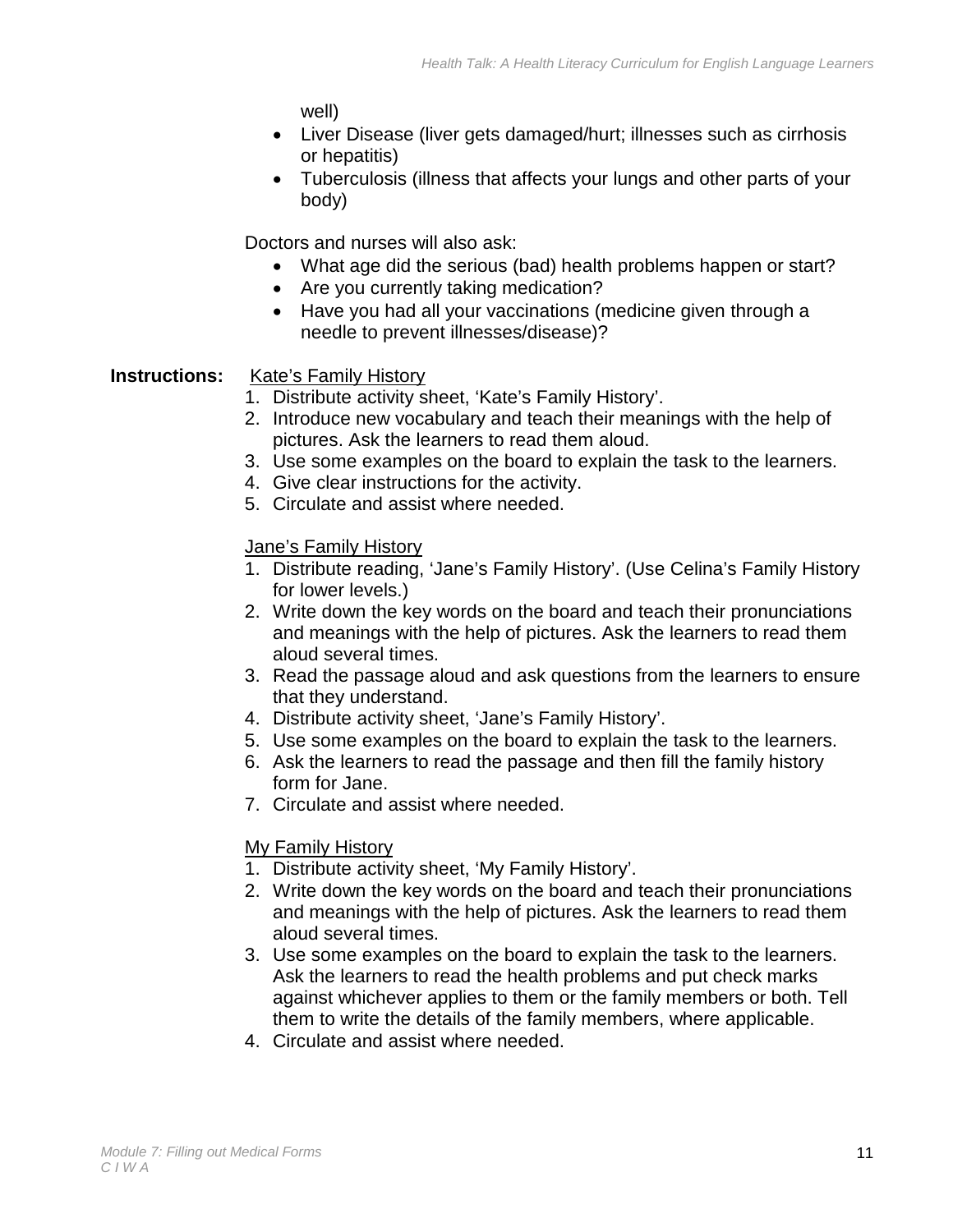#### **Answer Key: Jane's Family History Form:**

| Relation        | <b>Disease</b>             |
|-----------------|----------------------------|
| Father          | <b>DIABETES</b>            |
| <b>Mother</b>   | <b>ASTHMA</b>              |
| <b>Brothers</b> | <b>HIGH BLOOD PRESSURE</b> |
| <b>Sisters</b>  | <b>DIABETES</b>            |
| Daughters       |                            |
| Sons            | <b>OVERWEIGHT</b>          |
|                 | <b>Pregnancy History</b>   |
| Year            | <b>Remarks</b>             |
| 1999            |                            |
| 2004            | <b>C-SECTION</b>           |
|                 | Serious Illness/Injury     |
| Year            | <b>Remarks</b>             |
| 2005            | <b>BROKE HER LEG</b>       |
|                 |                            |
| <b>Habits</b>   | Remarks                    |
| Coffee/Tea      | 2 CUPS TEA                 |
| Alcohol         | <b>DOESN'T DRINK</b>       |
| Smoking         | <b>DOESN'T SMOKE</b>       |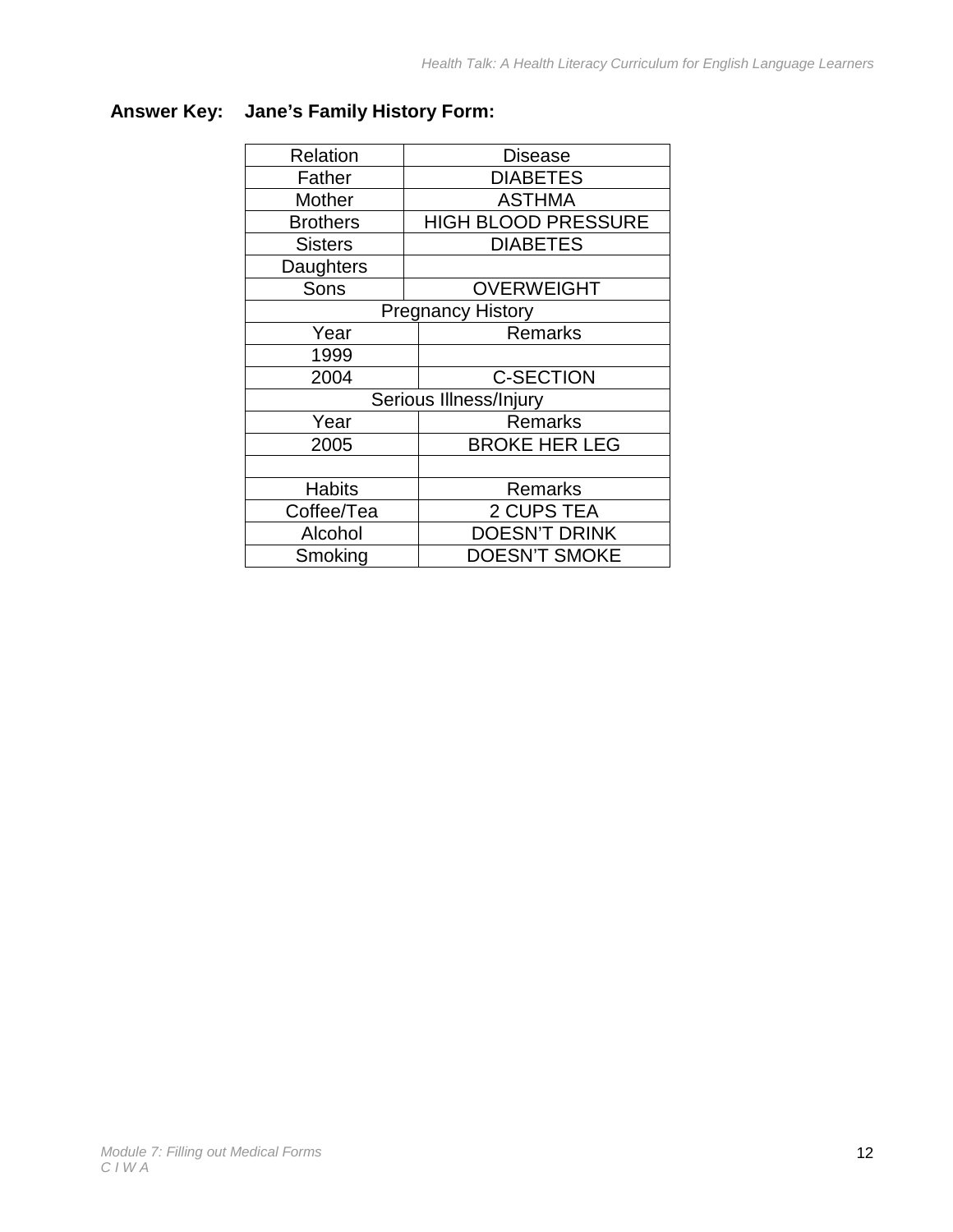



Grandfather Grandmother









Father Mother Mother



Son Daughter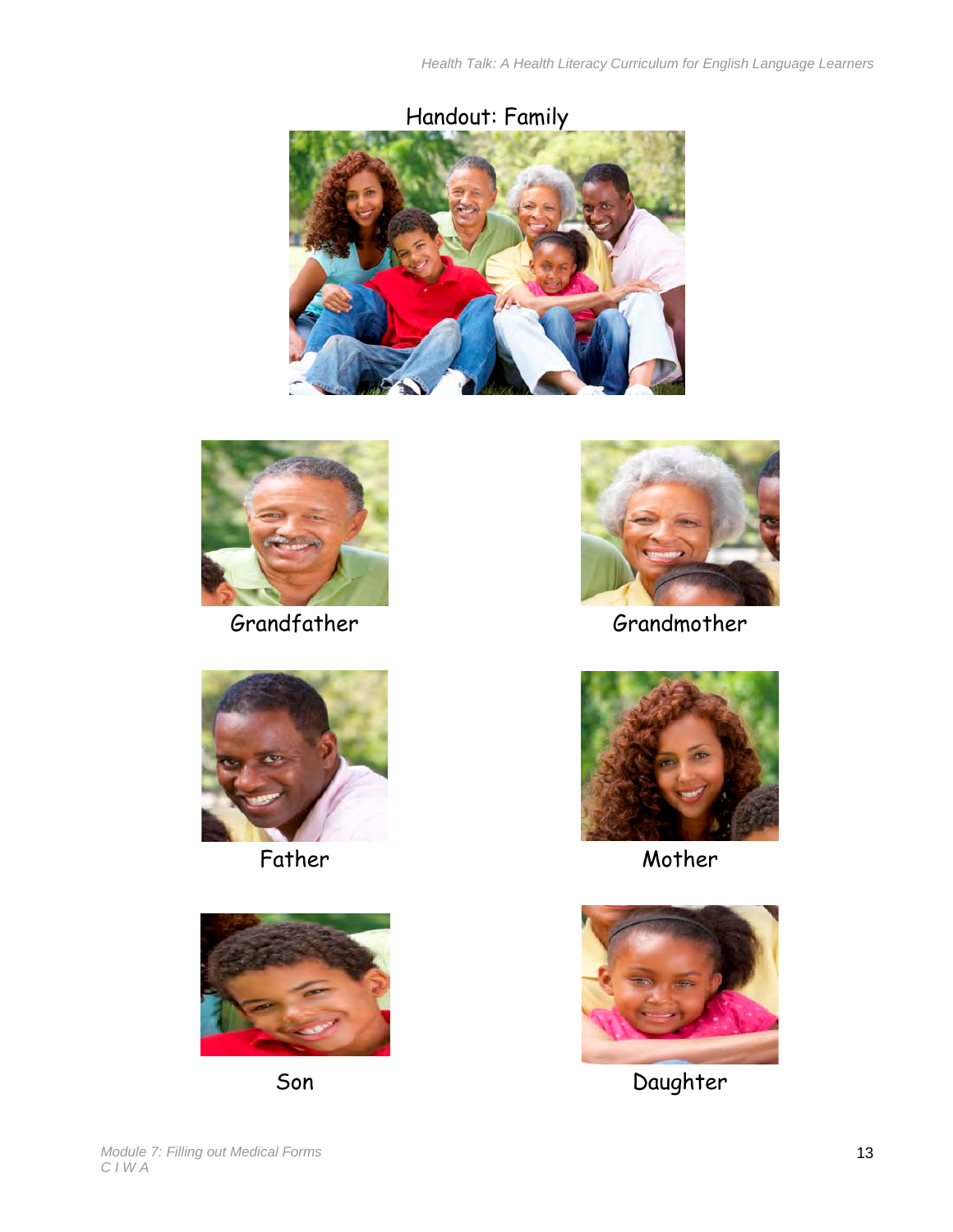### Activity: Kate's Family History

Kate has gone to her family doctor for the first time. The doctor asked her to fill out her family medical history form.

Look at the health problems and fill out the form.

| Grandfather Grandmother   Father | $\vert$ Mother | Son | Daughter |
|----------------------------------|----------------|-----|----------|
|                                  |                |     |          |
|                                  |                |     |          |



Heart trouble Diabetes Arthritis



Prostate Osteoporosis





Cancer Allergy Asthma Stress



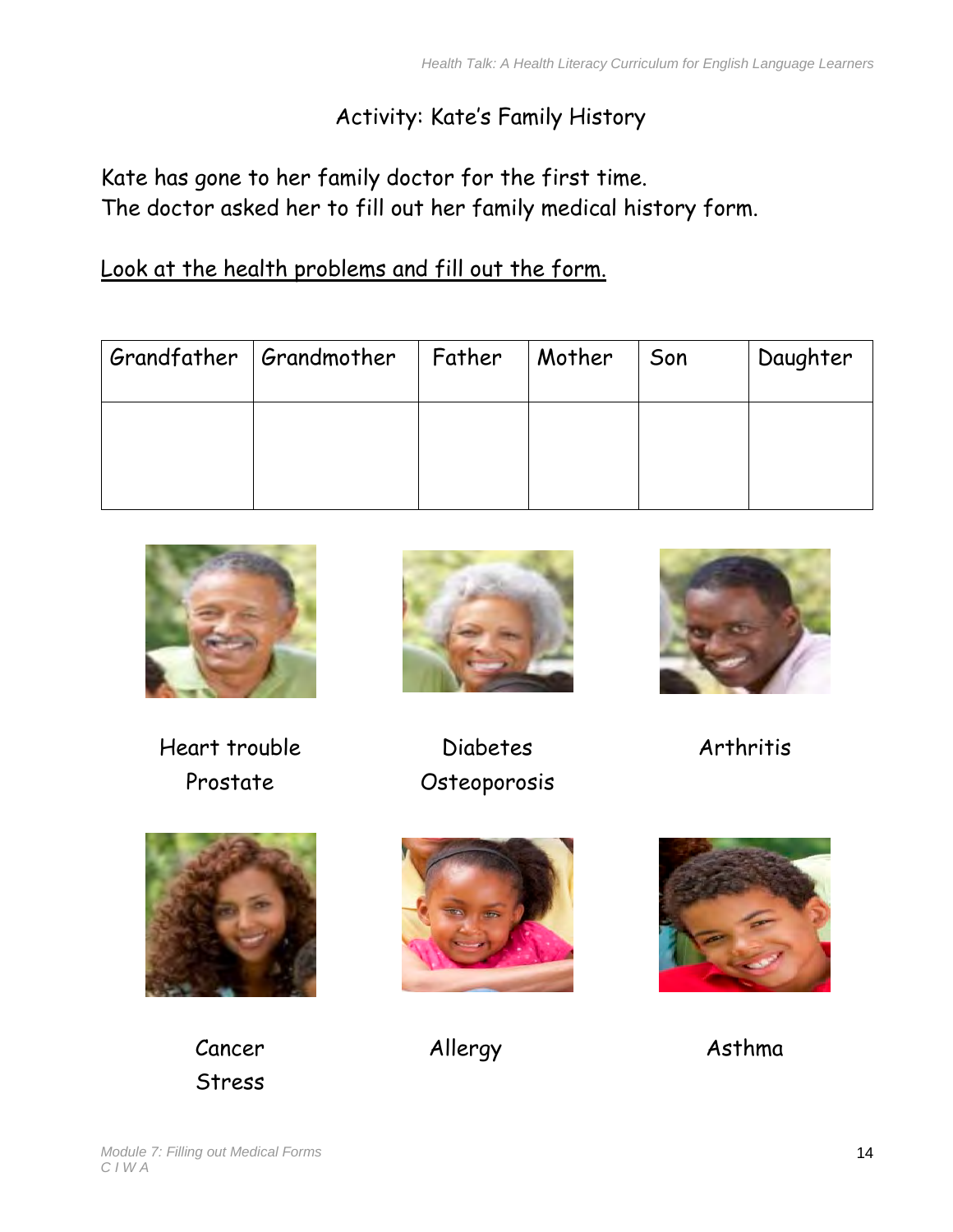### Activity: Celina's Family History

### Read about Celina's family. Fill out the family history form for Celina.

- Celina's father has diabetes.
- Her mother has asthma.
- Her brother has high blood pressure.
- Her sister has diabetes.
- She smokes three cigarettes a day.
- She takes three cups of coffee in a day.

| Relation        | <b>Disease</b> |
|-----------------|----------------|
| Father          |                |
| Mother          |                |
| <b>Brothers</b> |                |
| <b>Sisters</b>  |                |
| <b>Habits</b>   | Remarks        |
| Coffee/Tea      |                |
| Alcohol         |                |
| Smoking         |                |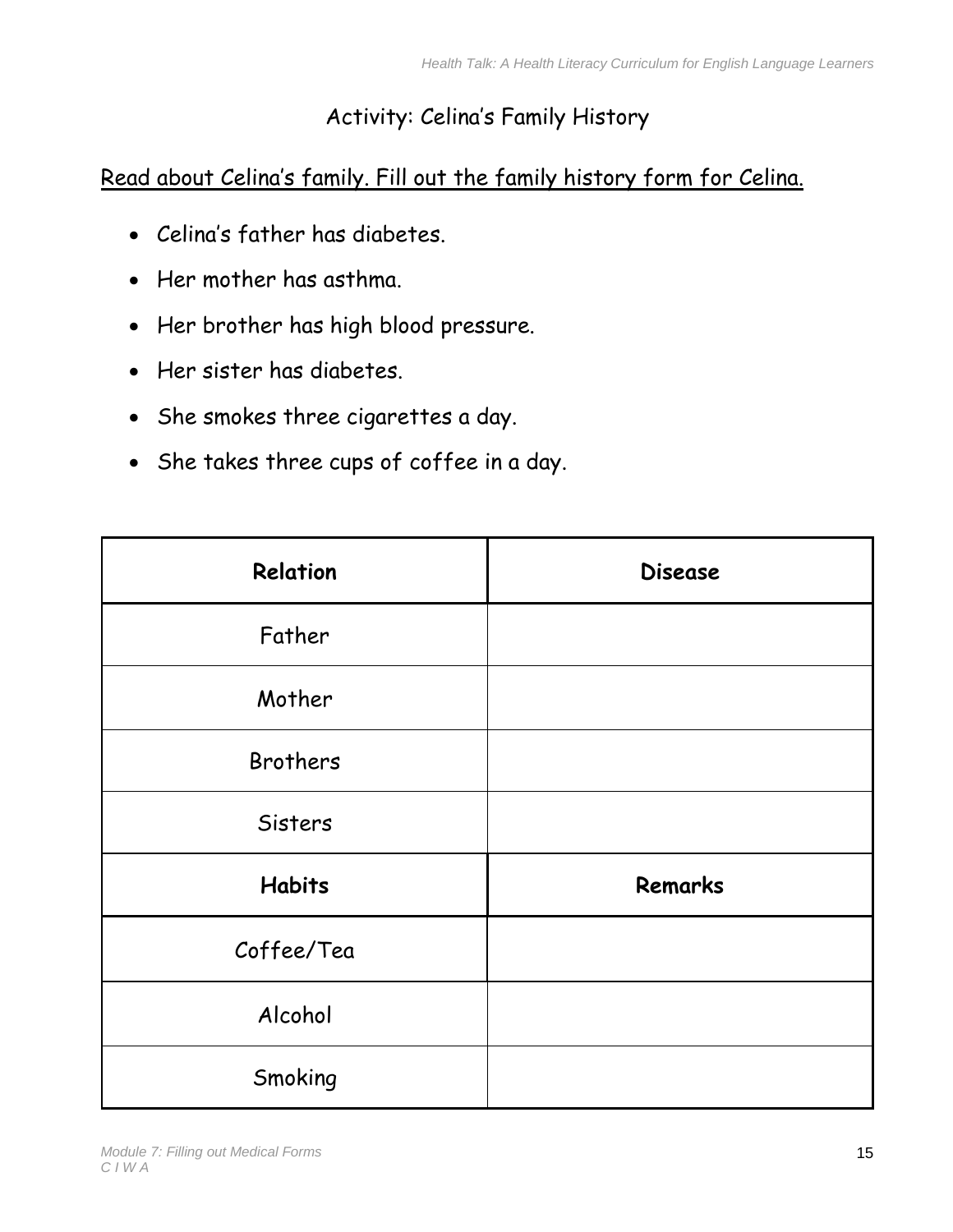### Reading: Jane's Family History

### Read about Jane's family. Fill out the family history form for Jane.

- Jane is 40 years old.
- Her father has diabetes.
- Her mother has asthma.
- She has one brother and one sister.
- Her brother has high blood pressure.
- Her sister has diabetes.
- Jane has a daughter.
- She was born in 1999.
- Her son was born in 2004.
- The son was born after a C-section.
- Her daughter keeps fit.
- The son is overweight. He eats lots of chocolate and candy.
- Jane drinks two cups of tea in a day.
- She does not smoke or drink.
- In 2005 she broke her leg. She recovered soon.
- Now she does jogging and biking everyday.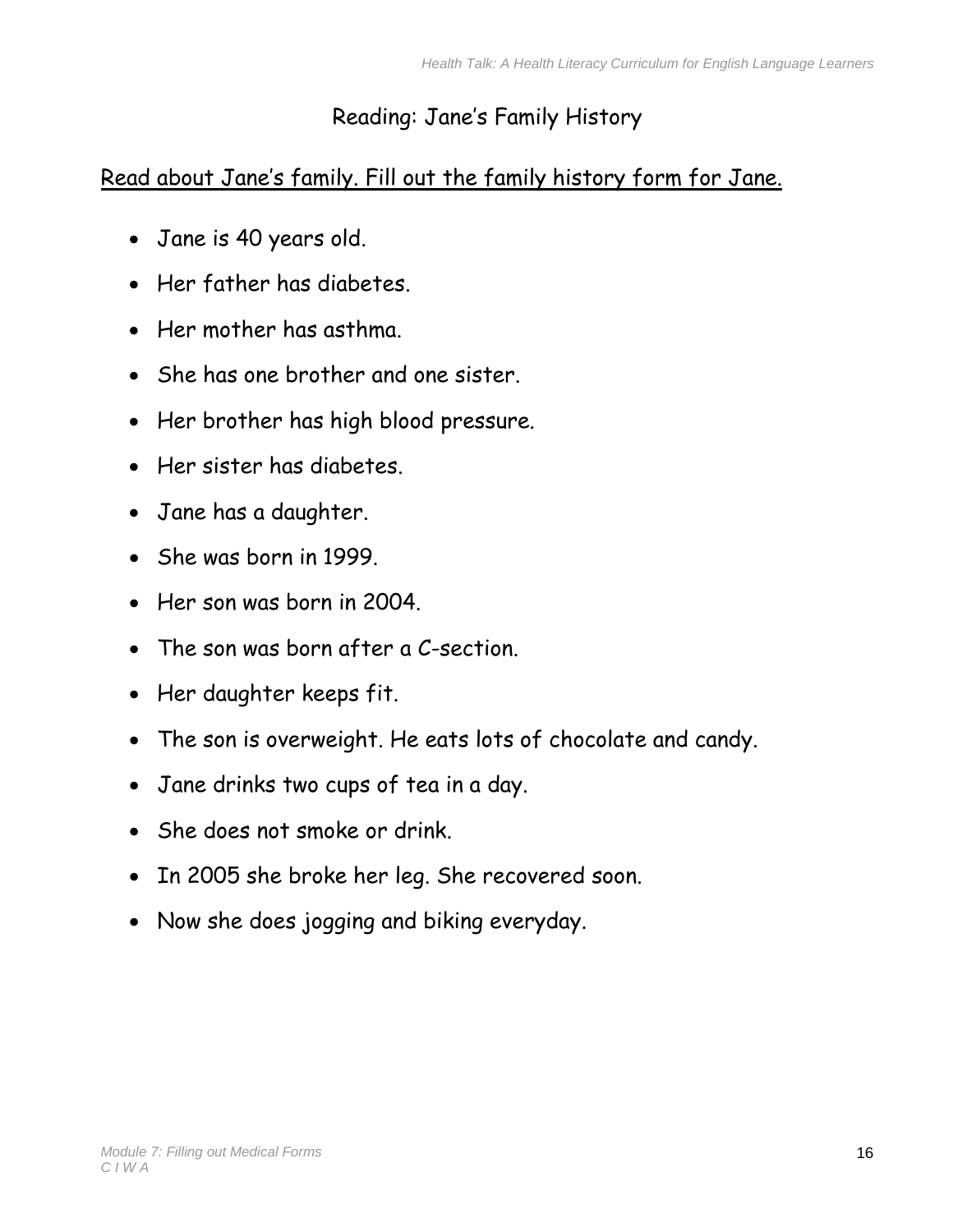### Activity: Jane's Family History

### Fill out the Family History Form for Jane.

### FAMILY HISTORY FORM

| Relation        | <b>Disease</b>         |
|-----------------|------------------------|
| Father          |                        |
| Mother          |                        |
| <b>Brothers</b> |                        |
| Sisters         |                        |
| Daughters       |                        |
| Sons            |                        |
|                 | Pregnancy History      |
| Year            | Remarks                |
|                 |                        |
|                 |                        |
|                 | Serious Illness/Injury |
| Year            | Remarks                |
|                 |                        |
|                 |                        |
| <b>Habits</b>   | Remarks                |
| Coffee/Tea      |                        |
| Alcohol         |                        |
| Smoking         |                        |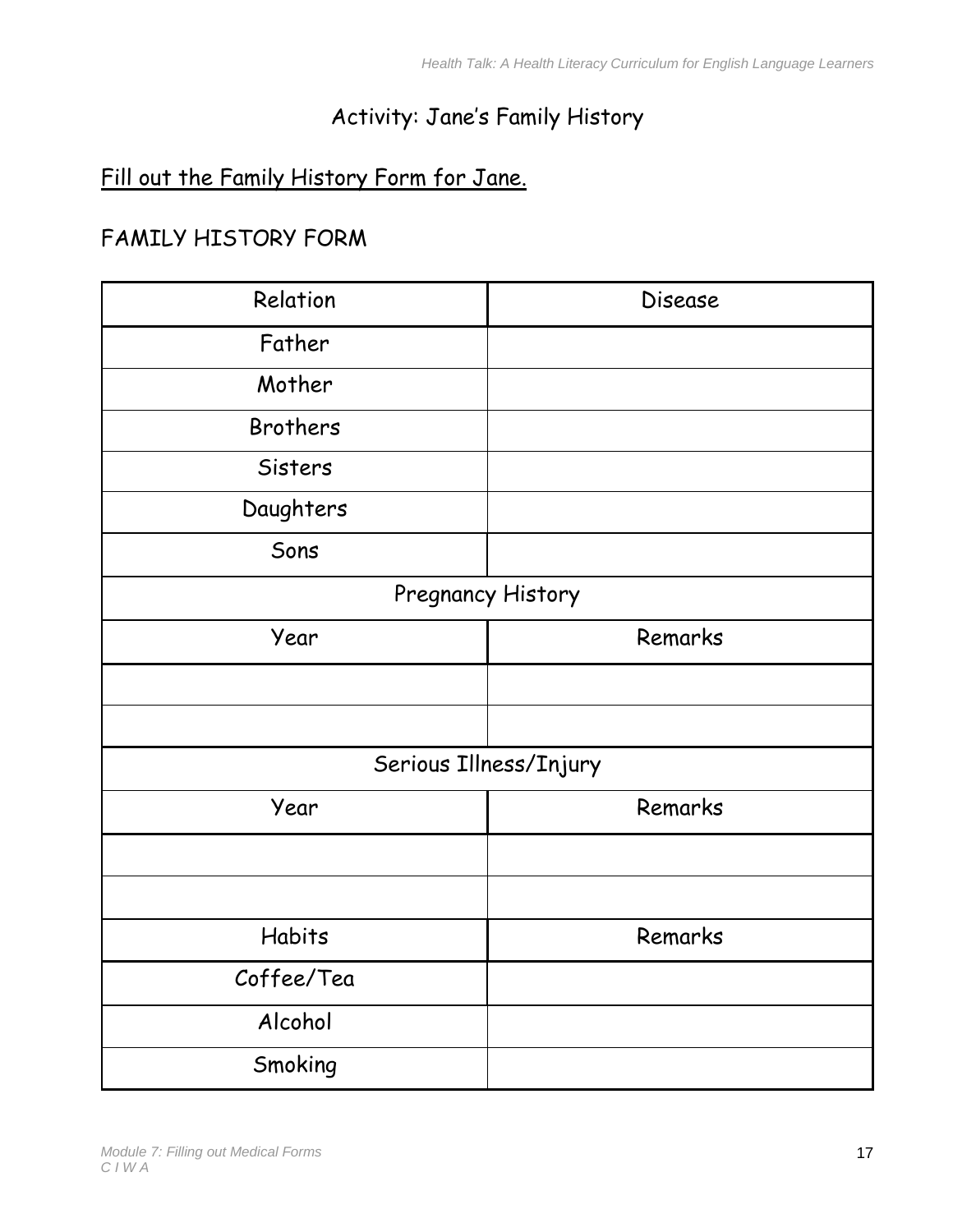## Activity: My Family History

### A. Check the diseases or conditions you or a family member has had.

| Disease/Condition          | You                      | Family | Relationship |
|----------------------------|--------------------------|--------|--------------|
| <b>Diabetes</b>            |                          |        |              |
| Cancer                     | $\overline{\phantom{0}}$ | $\Box$ |              |
| Asthma                     | $\overline{\phantom{0}}$ | $\Box$ |              |
| <b>High Blood Pressure</b> | $\Box$                   | $\Box$ |              |
| <b>Kidney Disease</b>      | $\Box$                   | $\Box$ |              |
| <b>High Cholesterol</b>    |                          | $\Box$ |              |
| Eye Problems               | ×                        | П      |              |
| <b>Liver Disease</b>       |                          | П      |              |
| <b>Tuberculosis</b>        |                          | П      |              |
| <b>Heart Disease</b>       |                          | П      |              |
| Depression                 |                          | П      |              |
| <b>Arthritis</b>           | $\Box$                   | $\Box$ |              |
| Other                      | $\Box$                   | $\Box$ |              |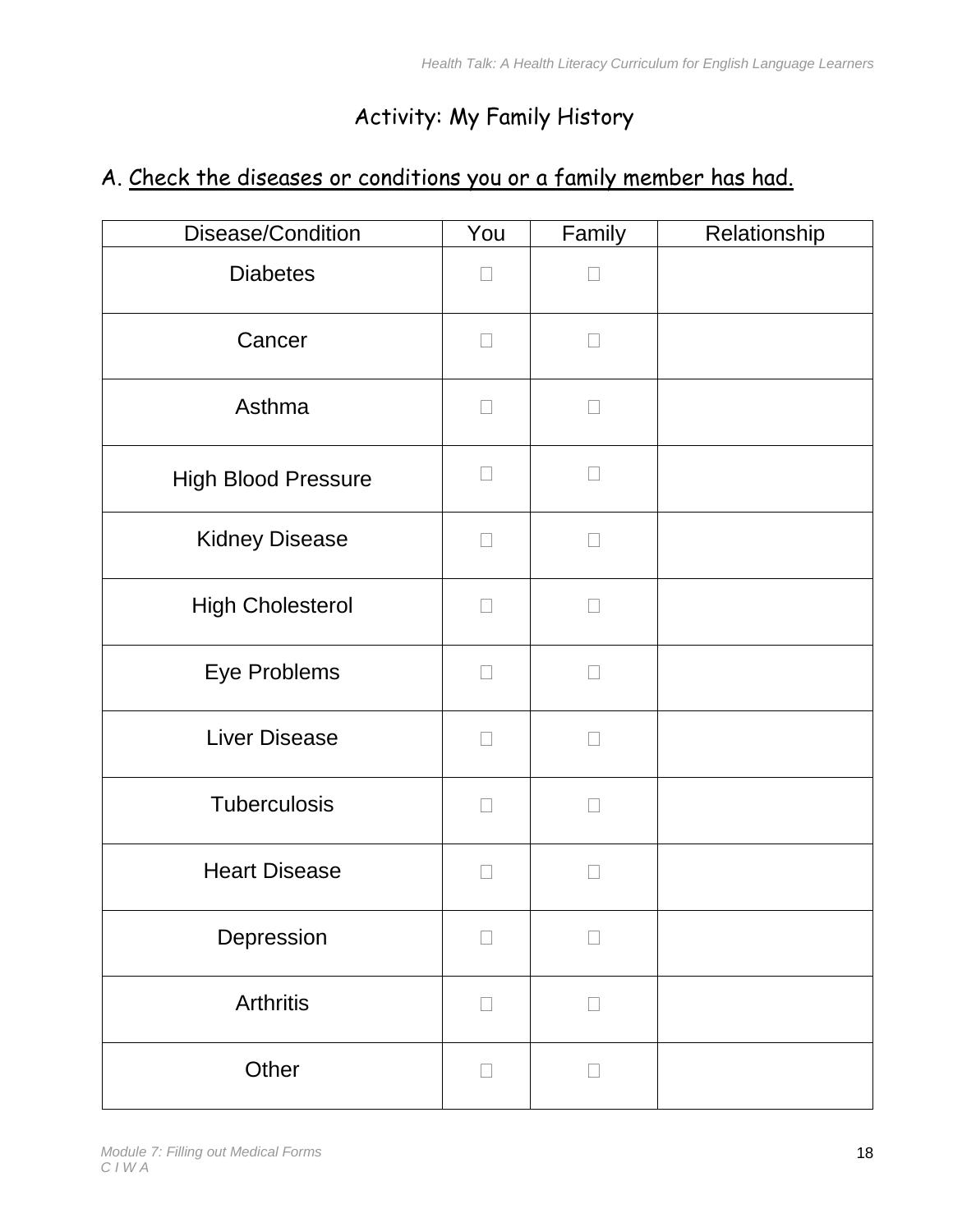### **Medical Forms**

#### Facilitator's Notes

<span id="page-20-0"></span>

**Level:** CLB 2 **Time:** 40-60 minutes

#### **Targeted Language Skills:** reading, writing

- **Objective:** To enable learners to attain literacy and language skills required to fill out medical forms.
- **Materials:**  Copy of activity sheet (one per learner)
	- Pencils and erasers
	- Pictures from visual glossary
- **Vocabulary:** immunization, injection, screening test, underweight, overweight

**Information:** You need to know your family's medical history. Your family's medical history is health information about your blood relatives (parents, grandparents, children, and brothers or sisters).

> Doctors and nurses will ask you if you or any one in your family had serious (bad) health problems such as:

- High blood pressure (the force made by blood inside the tubes that carry blood to different body parts)
- Cholesterol (fat that is found in cells and blood, if the there is too much cholesterol it can hurt the heart)
- Heart attack (the heart gets damaged)
- Stroke (sudden loss of [brain](http://dictionary.reference.com/browse/brain) function caused when the supply of [blood](http://dictionary.reference.com/browse/blood) to the brain stops
- Diabetes (disease/illness caused by too much sugar in the blood)
- Allergies (something you eat, drink or breathe in that makes you sick; sneeze, itching, trouble breathing, swelling)
- Asthma (a disease that makes it hard for people to breathe)
- Depression (sadness or unhappiness that last a long time)
- Cancer (cells in our body grow uncontrollably; cells are what make up our body)
- Overweight (weighing more than you should; heavy, chubby, fat)
- Anemia (tired; low iron in blood; weak blood; not enough red blood cells or small red blood cells; red blood cells carry air and nutrients to the whole body)
- Prostate (part of a man's reproductive system)
- Osteoporosis (weakening of the bones in the body; can cause pain)
- Arthritis (pain in joints; joints where two bones meet)
- Kidney Disease (illness where your kidney cannot clean the blood well)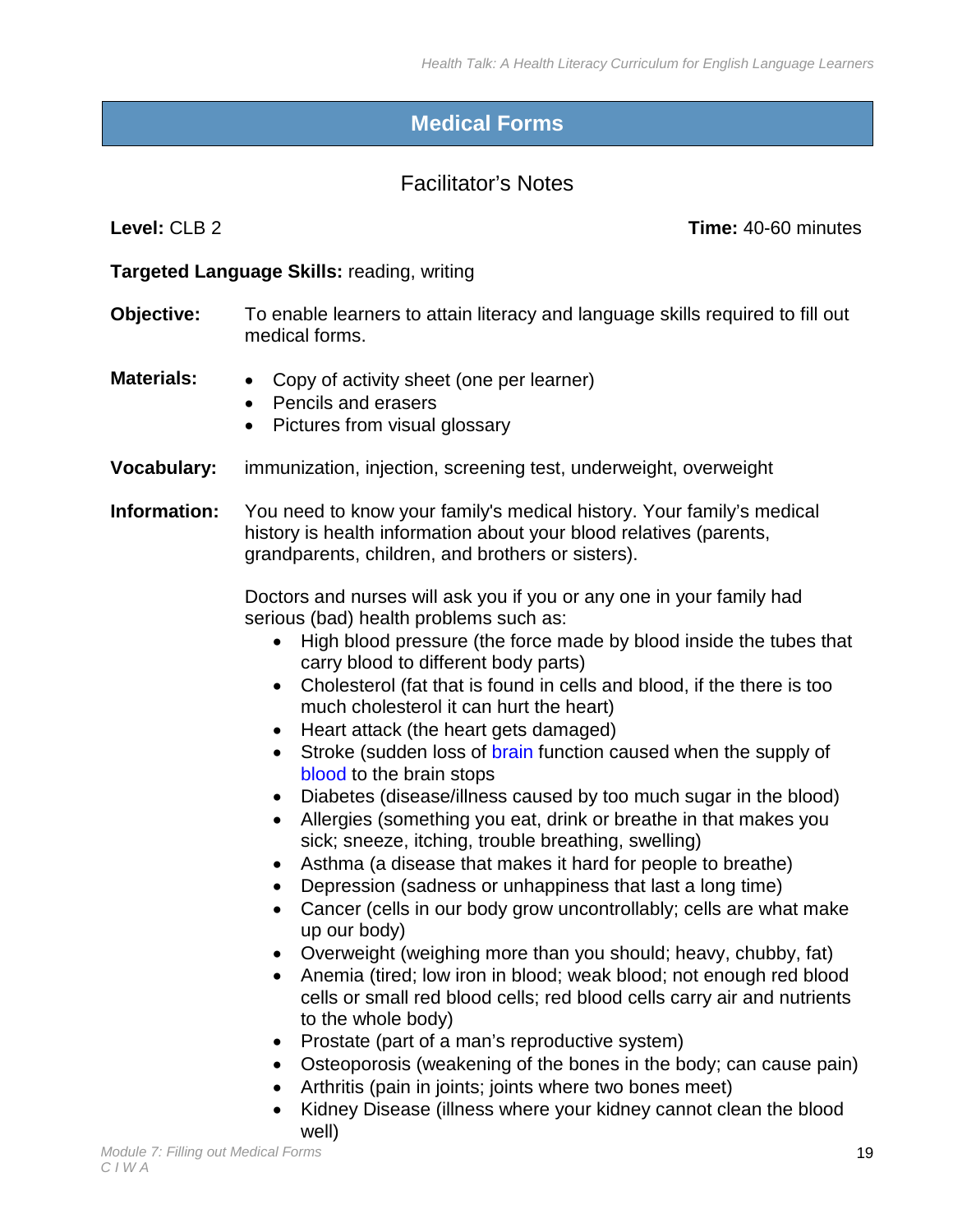- Liver Disease (liver gets damaged/hurt; illnesses such as cirrhosis or hepatitis)
- Tuberculosis (illness that affects your lungs and other parts of your body)

Doctors and nurses will also ask:

- What age did the serious (bad) health problems happen or start?
- Are you currently taking medication?

#### **Instructions:** Betty's Medical Form

- 1. Read out the entire listening script, 'Betty's Medical Form' slowly and ask questions from the learners to confirm comprehension.
- 2. Distribute activity sheet, 'Betty's Medical Form'.
- 3. Read the script again and tell the learners that they should now fill the entries on their activity sheets, as you read out the sentences one by one. Encourage the learners to ask you to repeat, if they need to do so.
- 4. Circulate to assist where needed.

#### Sue's Medical Form

- 1. Distribute reading, 'Sue's Medical Form'.
- 2. Write down the key words on the board and teach their pronunciations and meanings with the help of pictures. Ask the learners to read them aloud several times.
- 3. Distribute activity sheet, 'Sue's Medical Forms'
- 4. Use an example on the board to explain the task to the learners. Explain the difference between past and present.
- 5. Check the learners' answers and get class consensus on their accuracy.

#### My Medical Form

- 1. Distribute activity sheet, 'My Medical Form'.
- 2. Allow time for learners to read the form and ask question about what they don't understand.
- 3. Write down the difficult words on the board and teach their pronunciations and meanings with the help of pictures. Use some examples on the board to explain the task to the learners. Go over each column of the form to ensure that the learners understand the task.
- 4. Circulate and assist where needed.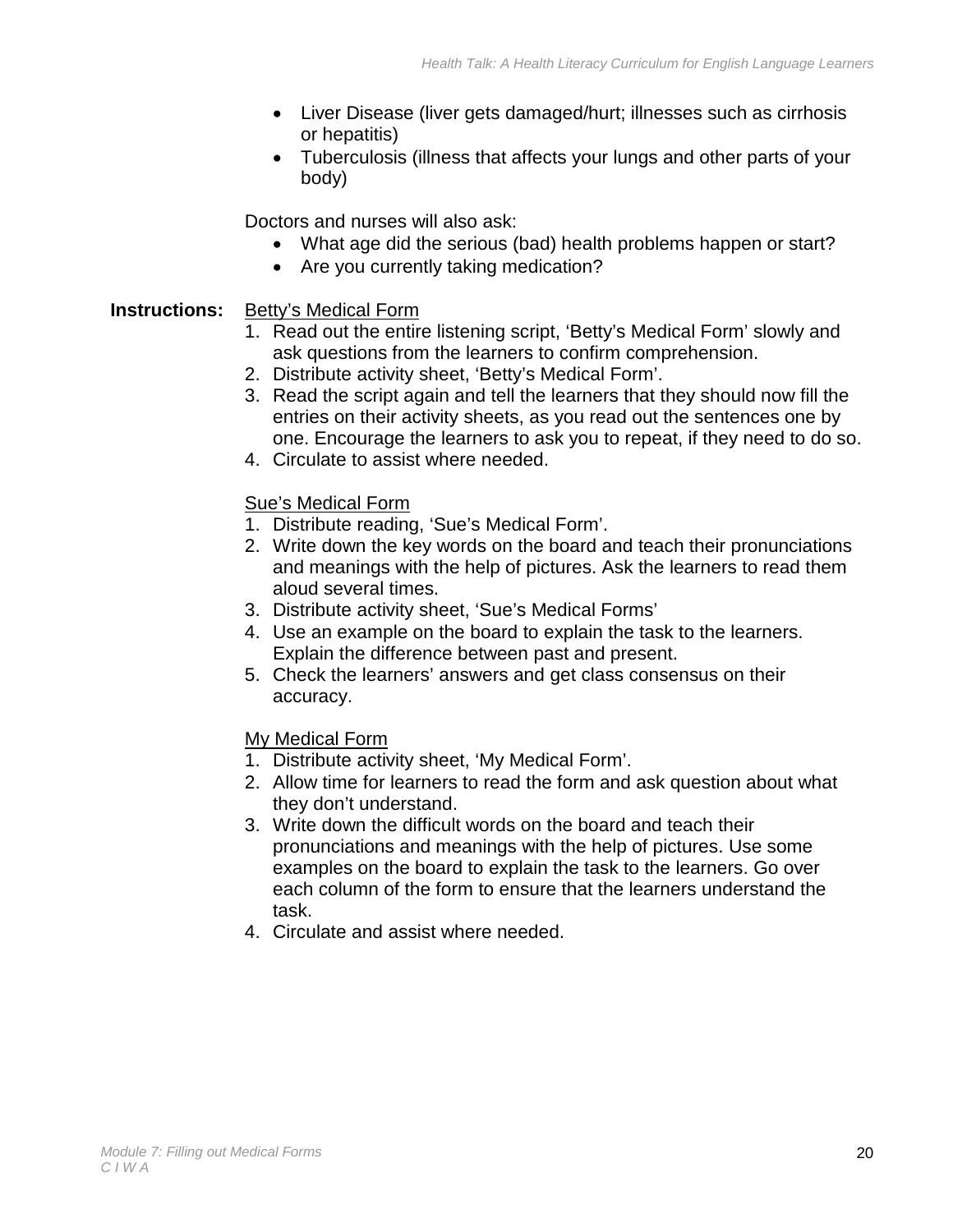#### **Answer Key: Activity: Sue's Medical Form**

| <b>Symptom</b>             | <b>Past</b> | <b>Present</b> |
|----------------------------|-------------|----------------|
| Allergies                  |             | X              |
| Anemia                     | X           |                |
| Cancer                     |             |                |
| Depression                 | X           |                |
| <b>Diabetes</b>            |             |                |
| Eyes (Vision)              |             | X              |
| <b>Hearing Problems</b>    |             |                |
| <b>High Cholesterol</b>    | X           |                |
| <b>High Blood Pressure</b> |             |                |
| <b>Sleep Problem</b>       | X           |                |
| Overweight/Underweight     | x           |                |

#### **Activity: Betty's Medical Form**

# **IMMUNIZATIONS**<br>0 Measles (Date) 1980

Flu Shot (Date) November 20

Tetanus (Date) 2004 Chickenpox (Date) \_\_\_\_\_\_

#### **HEALTH SCREENING TESTS**

| Test        | <b>Normal</b> | <b>Not</b><br><b>Normal</b> | <b>Remarks</b> |
|-------------|---------------|-----------------------------|----------------|
| Cholesterol |               |                             | high           |
| Pap Test    |               |                             |                |

#### **MEDICATIONS**

| <b>Medicine</b> | <b>Remarks</b> |
|-----------------|----------------|
| Tvlenol         | Headache       |
| Multivitamin    | Once a day     |
| Iron            | Once a day     |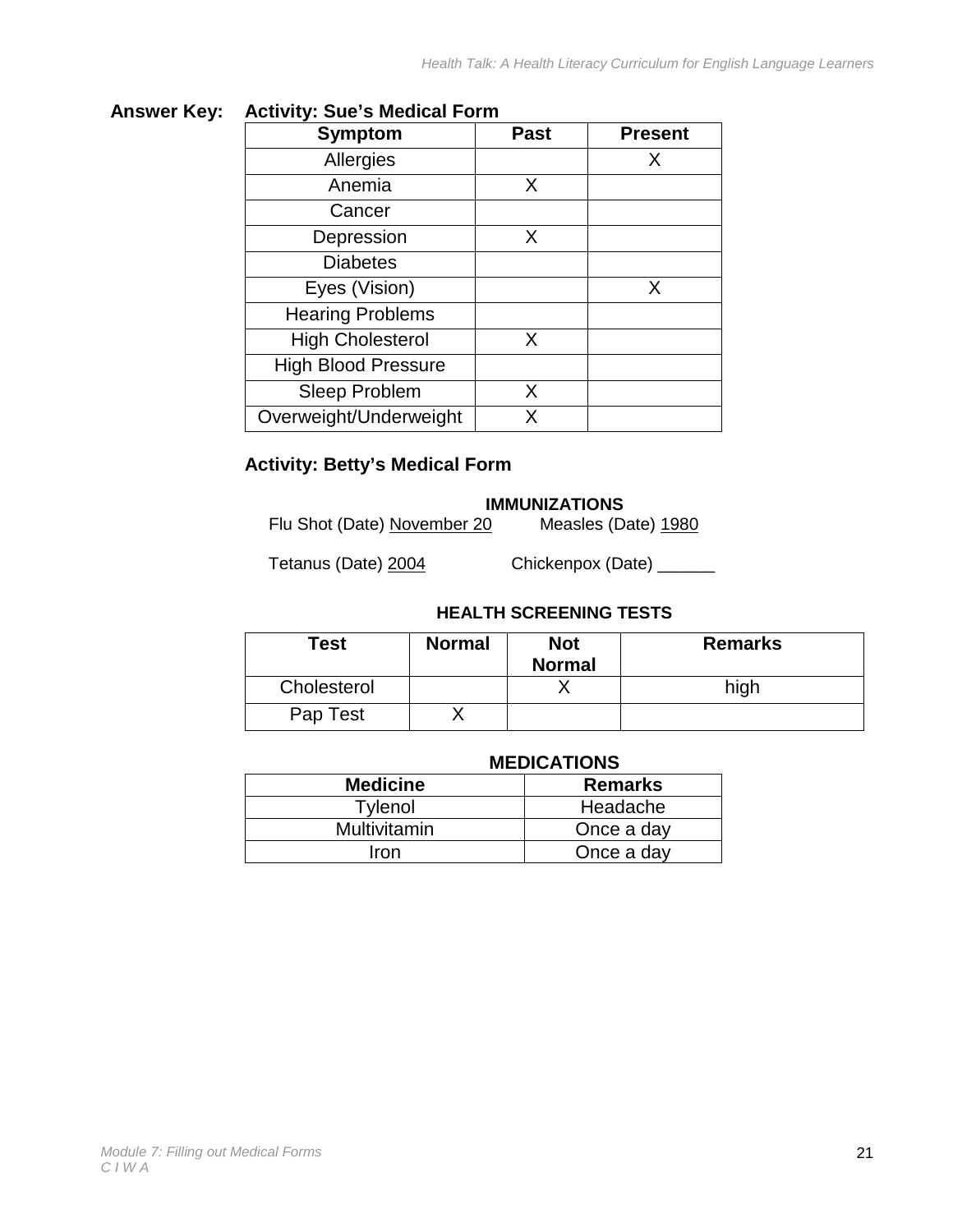### Listening: Betty's Medical Form

### Betty went to a doctor's clinic. The nurse asked her to fill out a form. Listen and fill out Betty's medical form.

- o Betty had a flu shot in November 2008.
- o Betty had immunization for Measles in 1980.
- o Betty had a cholesterol test done in June 2006. It was not normal. The level was high.
- o Betty had a Pap test done in May 2005. It was normal.
- o Betty takes Tylenol sometimes when she has a headache.
- o Betty takes multivitamin and iron tablets daily.

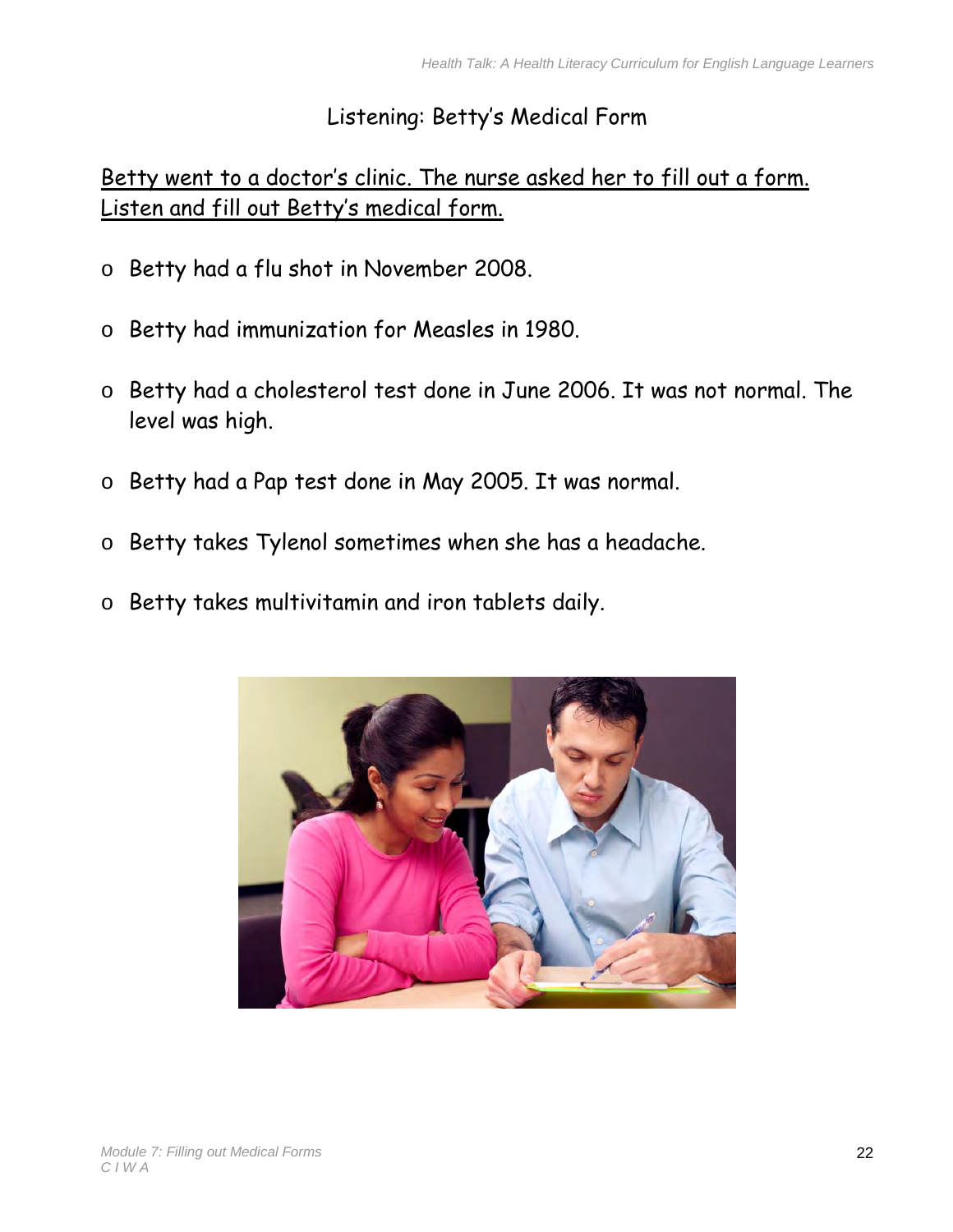### Activity: Betty's Medical Form

### Listen and fill out Betty's medical form.

### IMMUNIZATIONS

| $\hspace{0.15cm}\rule{0.1cm}{0.1cm}\hspace{0.1cm}$ $\hspace{0.15cm}\rule{0.1cm}{0.1cm}\hspace{0.1cm}$ $\hspace{0.15cm}\hspace{0.15cm}$ $\hspace{0.15cm}\hspace{0.15cm}\hspace{0.15cm}$ $\hspace{0.15cm}\hspace{0.15cm}\hspace{0.15cm}\hspace{0.15cm}\hspace{0.15cm}\hspace{0.15cm}\hspace{0.15cm}\hspace{0.15cm}\hspace{0.15cm}\hspace{0.15cm}\hspace{0.15cm}\hs$ |                          |
|-------------------------------------------------------------------------------------------------------------------------------------------------------------------------------------------------------------------------------------------------------------------------------------------------------------------------------------------------------------------|--------------------------|
| $\hspace{1em}\rule{0.7pt}{1.1em}\hspace{1em}\hspace{1em}$ Tetanus (Date)                                                                                                                                                                                                                                                                                          | $\Box$ Chickenpox (Date) |

### HEALTH SCREENING TESTS

| Test        | Normal | Not    | Remarks |
|-------------|--------|--------|---------|
|             |        | Normal |         |
| Cholesterol |        |        |         |
| Pap Test    |        |        |         |

### MEDICATIONS

| Medicine | Remarks |
|----------|---------|
|          |         |
|          |         |
|          |         |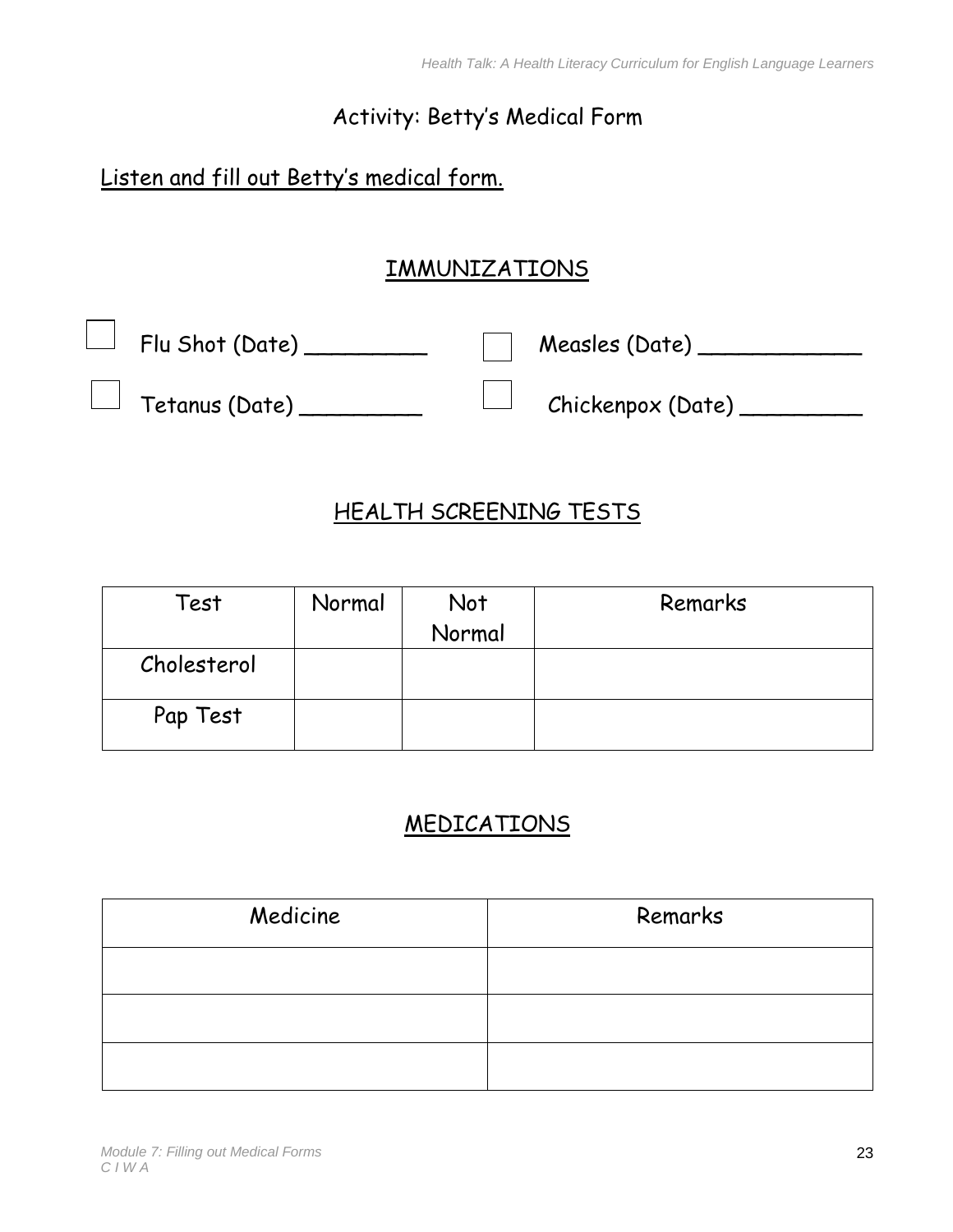### Reading: Sue's Medical Form

Sue went to the clinic.

The nurse asked her to fill out a form.

Read and fill out Sue's medical form.

- o Sue is allergic to dust.
- o Sue uses reading glasses. She has weak eye sight.
- o Two years ago Sue had high cholesterol.
- o Sue is overweight.
- o In 2004, she hurt her leg. She was depressed. She is well now.
- o Sue has high blood pressure.

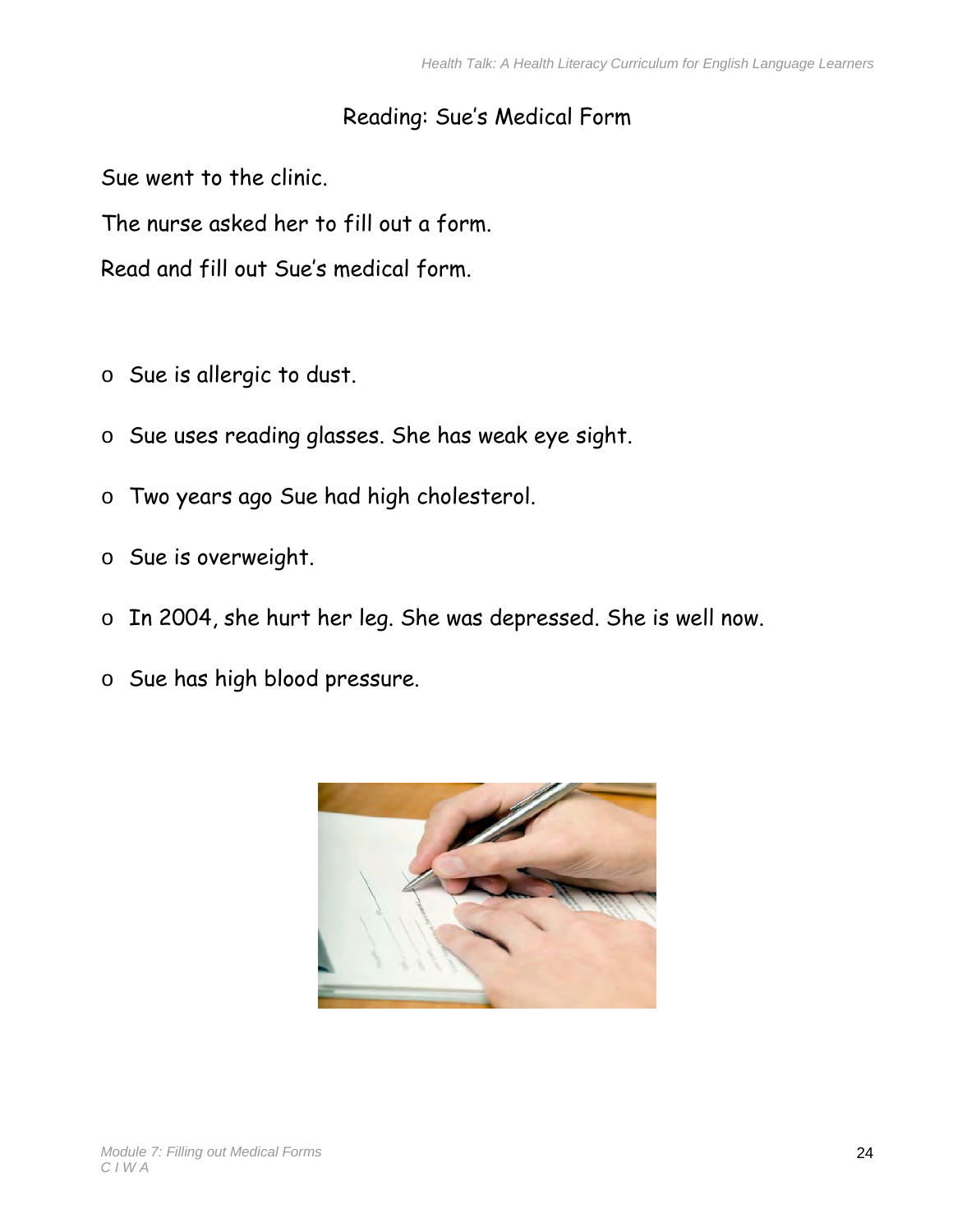## Activity: Sue's Medical Form

### Read and fill out Sue's medical form.

| Symptom                | Past | Present |
|------------------------|------|---------|
|                        |      |         |
| Allergies              |      |         |
|                        |      |         |
| Overweight/Underweight |      |         |
| Depressed              |      |         |
|                        |      |         |
|                        |      |         |
| <b>Diabetes</b>        |      |         |
| Eyes(Vision)           |      |         |
| High Blood Pressure    |      |         |
|                        |      |         |
| Cancer                 |      |         |

SYMPTOMS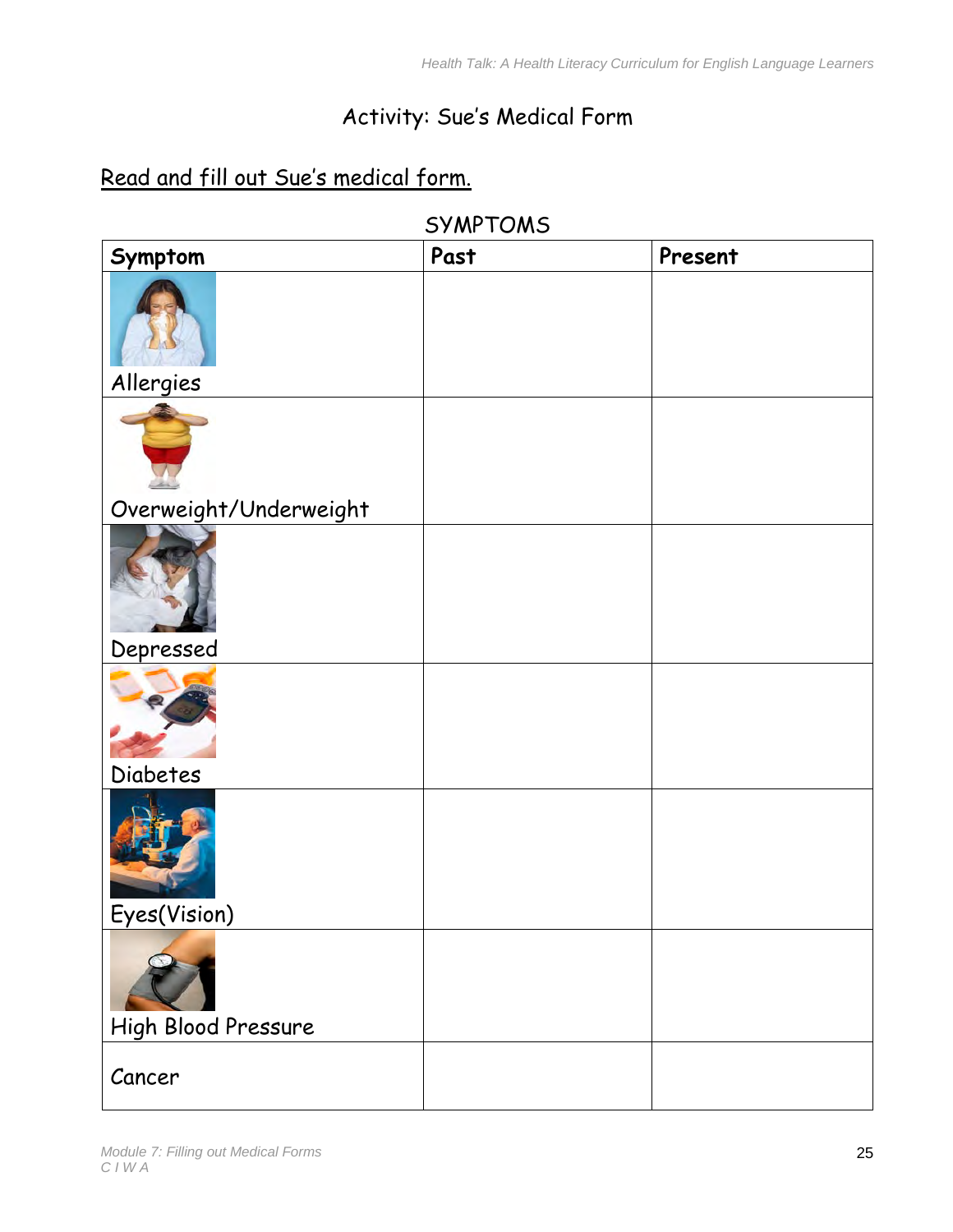## Activity: My Medical Form

### Fill out the form.

| Name (Last, First, Middle)                                |                 | Other names used                                                |                                      |  |                                            |                                            |
|-----------------------------------------------------------|-----------------|-----------------------------------------------------------------|--------------------------------------|--|--------------------------------------------|--------------------------------------------|
|                                                           |                 |                                                                 |                                      |  |                                            |                                            |
| <b>Alberta Health Number</b>                              | Gender (circle) |                                                                 |                                      |  | Date of Birth (mm/dd/yyyy)                 |                                            |
|                                                           |                 |                                                                 | М                                    |  |                                            |                                            |
|                                                           | F               |                                                                 |                                      |  |                                            |                                            |
|                                                           |                 |                                                                 |                                      |  |                                            |                                            |
| Mailing Address (include apartment number, if applicable) |                 |                                                                 | City                                 |  | <b>Province</b>                            | <b>Postal Code</b>                         |
|                                                           |                 |                                                                 |                                      |  |                                            |                                            |
|                                                           |                 |                                                                 |                                      |  |                                            |                                            |
| <b>Home Telephone Number</b>                              |                 | <b>Work Telephone Number</b>                                    |                                      |  |                                            |                                            |
|                                                           |                 | $\overline{ }$                                                  | $\mathcal{L}$                        |  |                                            |                                            |
| (Current Marital Status (check one)                       |                 |                                                                 |                                      |  |                                            |                                            |
| □ Married                                                 |                 |                                                                 | □ Widowed                            |  |                                            | □ Divorced                                 |
| $\square$ Single                                          | □ Separated     |                                                                 |                                      |  |                                            |                                            |
| If your first language is not English, please list        |                 |                                                                 |                                      |  |                                            |                                            |
|                                                           |                 |                                                                 |                                      |  |                                            |                                            |
|                                                           |                 |                                                                 |                                      |  |                                            |                                            |
|                                                           |                 |                                                                 |                                      |  |                                            |                                            |
| <b>Employment Status (check one)</b>                      |                 | Company name/address/telephone (only if<br>employed or retired) |                                      |  |                                            |                                            |
| □ Employed<br>□ Not Employed                              | □ Retired       |                                                                 |                                      |  |                                            |                                            |
| - date of retirement (mm/dd/yyyy)                         |                 |                                                                 |                                      |  |                                            |                                            |
|                                                           |                 |                                                                 |                                      |  |                                            |                                            |
|                                                           |                 |                                                                 |                                      |  |                                            |                                            |
|                                                           |                 |                                                                 |                                      |  |                                            |                                            |
| Name, address and relationship of next of kin             |                 |                                                                 | Home telephone number of next of kin |  |                                            |                                            |
|                                                           |                 |                                                                 |                                      |  |                                            |                                            |
|                                                           |                 |                                                                 | Work telephone number of next of kin |  |                                            |                                            |
|                                                           |                 |                                                                 |                                      |  |                                            |                                            |
| Name, address and relationship of emergency               |                 |                                                                 |                                      |  |                                            | Home telephone number of emergency contact |
| contact                                                   |                 |                                                                 |                                      |  |                                            |                                            |
|                                                           |                 |                                                                 |                                      |  |                                            |                                            |
|                                                           |                 |                                                                 |                                      |  |                                            |                                            |
|                                                           |                 |                                                                 |                                      |  | Work telephone number of emergency contact |                                            |
|                                                           |                 |                                                                 |                                      |  |                                            |                                            |
|                                                           |                 |                                                                 |                                      |  |                                            |                                            |
|                                                           |                 |                                                                 |                                      |  |                                            |                                            |
|                                                           |                 |                                                                 |                                      |  |                                            |                                            |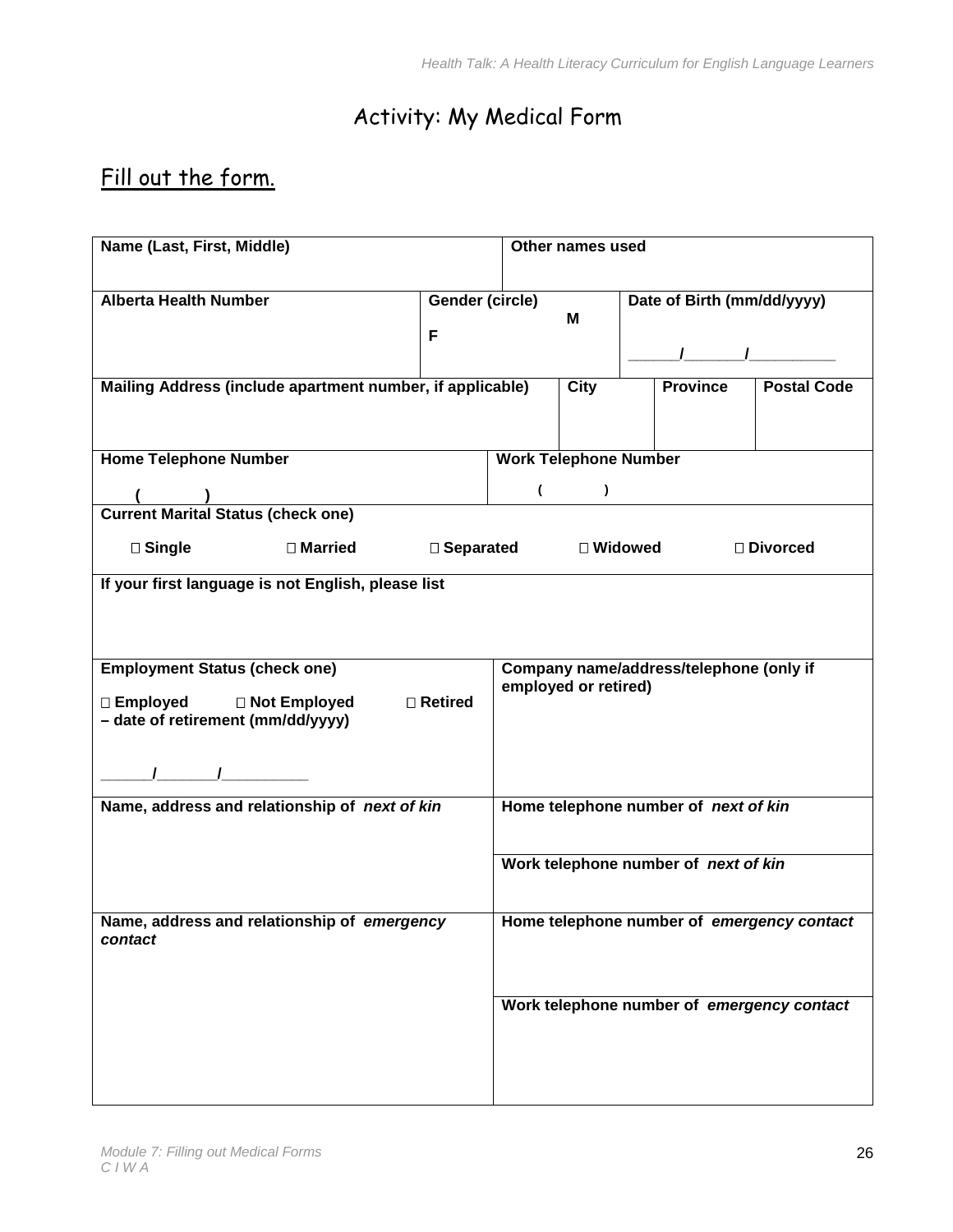### <span id="page-28-0"></span>**Family History - Survey**

#### Facilitator's Notes

**Level:** CLB 2 **Time:** 30-60 minutes

**Targeted Language Skills:** listening, reading, writing, speaking

- **Objective:** To familiarize learners about family's medical history
- **Materials:** Copy of activity sheet (one per learner)
	- Pencils and erasers
- **Vocabulary:** diabetes, asthma, allergy, surgery, medication

**Information:** You need to know your family's medical history. Your family's medical history is health information about your blood relatives (parents, grandparents, children, and brothers or sisters).

> Doctors and nurses will ask you if you or any one in your family had serious (bad) health problems such as:

- High blood pressure (the force made by blood inside the tubes that carry blood to different body parts)
- Cholesterol (fat that is found in cells and blood, if the there is too much cholesterol it can hurt the heart)
- Heart attack (the heart gets damaged)
- Stroke (sudden loss of [brain](http://dictionary.reference.com/browse/brain) function caused when the supply of [blood](http://dictionary.reference.com/browse/blood) to the brain stops
- Diabetes (disease/illness caused by too much sugar in the blood)
- Allergies (something you eat, drink or breathe in that makes you sick; sneeze, itching, trouble breathing, swelling)
- Asthma (a disease that makes it hard for people to breathe)
- Depression (sadness or unhappiness that last a long time)
- Cancer (cells in our body grow uncontrollably; cells are what make up our body)
- Overweight (weighing more than you should; heavy, chubby, fat)
- Anemia (tired; low iron in blood; weak blood; not enough red blood cells or small red blood cells; red blood cells carry air and nutrients to the whole body)
- Prostate (part of a man's reproductive system)
- Osteoporosis (weakening of the bones in the body; can cause pain)
- Arthritis (pain in joints; joints where two bones meet)
- Kidney Disease (illness where your kidney cannot clean the blood well)
- Liver Disease (liver gets damaged/hurt; illnesses such as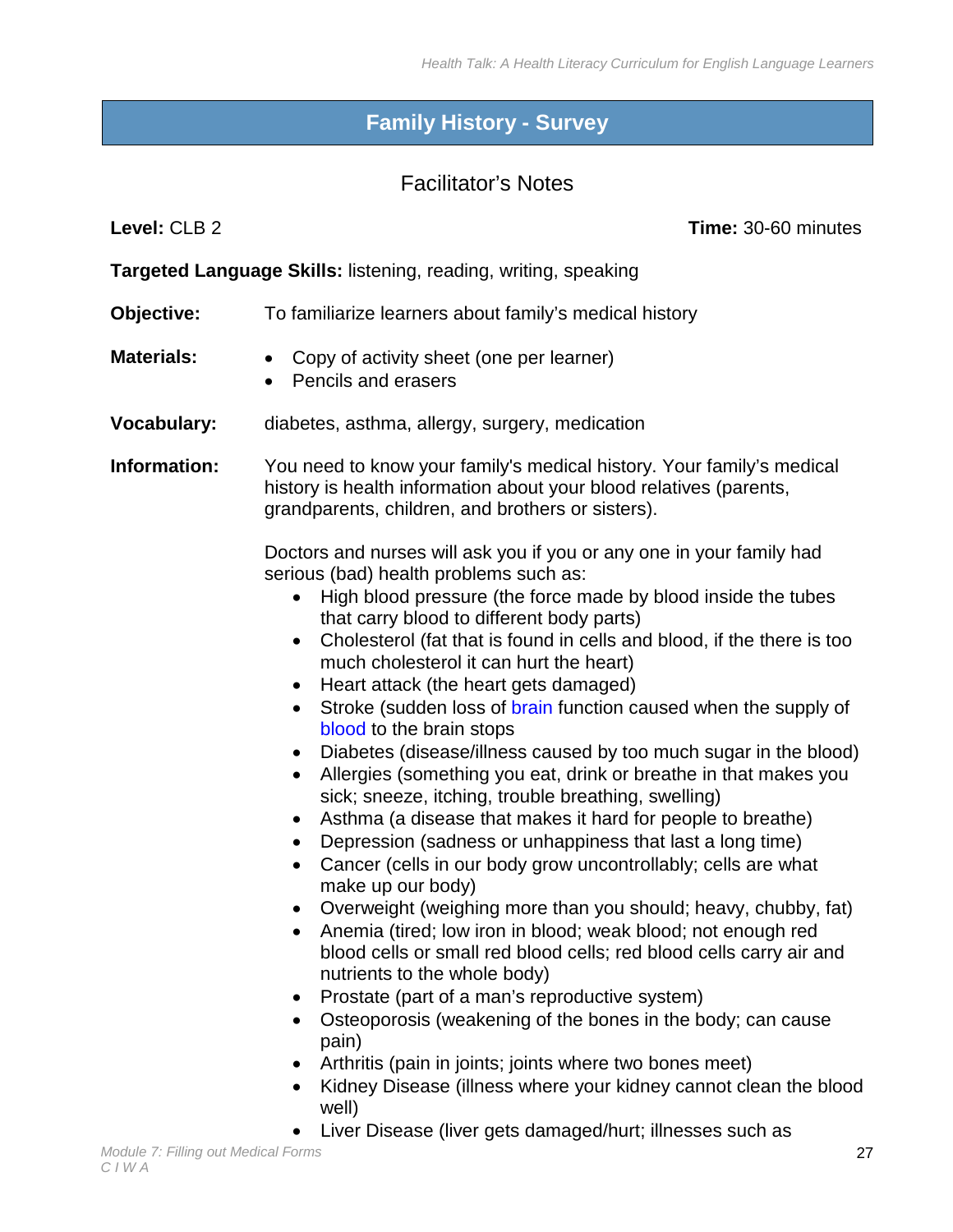cirrhosis or hepatitis)

• Tuberculosis (illness that affects your lungs and other parts of your body)

Doctors and nurses will also ask:

- What age did the serious (bad) health problems happen or start?
- Are you currently taking medication?
- Have you had all your vaccinations (medicine given through a needle to prevent illnesses/disease)?
- **Instructions:** 1. Write the names of various diseases on the board and talk about them with the learners.
	- 2. Distribute activity sheet, 'Survey Family History'.
	- 3. Tell the learners about various aspects of family history like diseases, medication, surgery etc.
	- 4. Use some examples on the board to explain the task to the learners. For higher level learners encourage the learners to ask their classmates the questions as they are written in the activity sheet.
	- 5. Ask the learners to go round the class and ask their friends in the class about the information and record the numbers under the relevant columns. For example, if 3 family members of their friends had allergy problem, they should write 3 under the Yes column. If nobody remembers a surgery on a family member, they should write 0 under the No column and so on and so forth.
	- 6. Circulate and assist where needed.
	- 7. Ask the learners to share their data one by one in the class.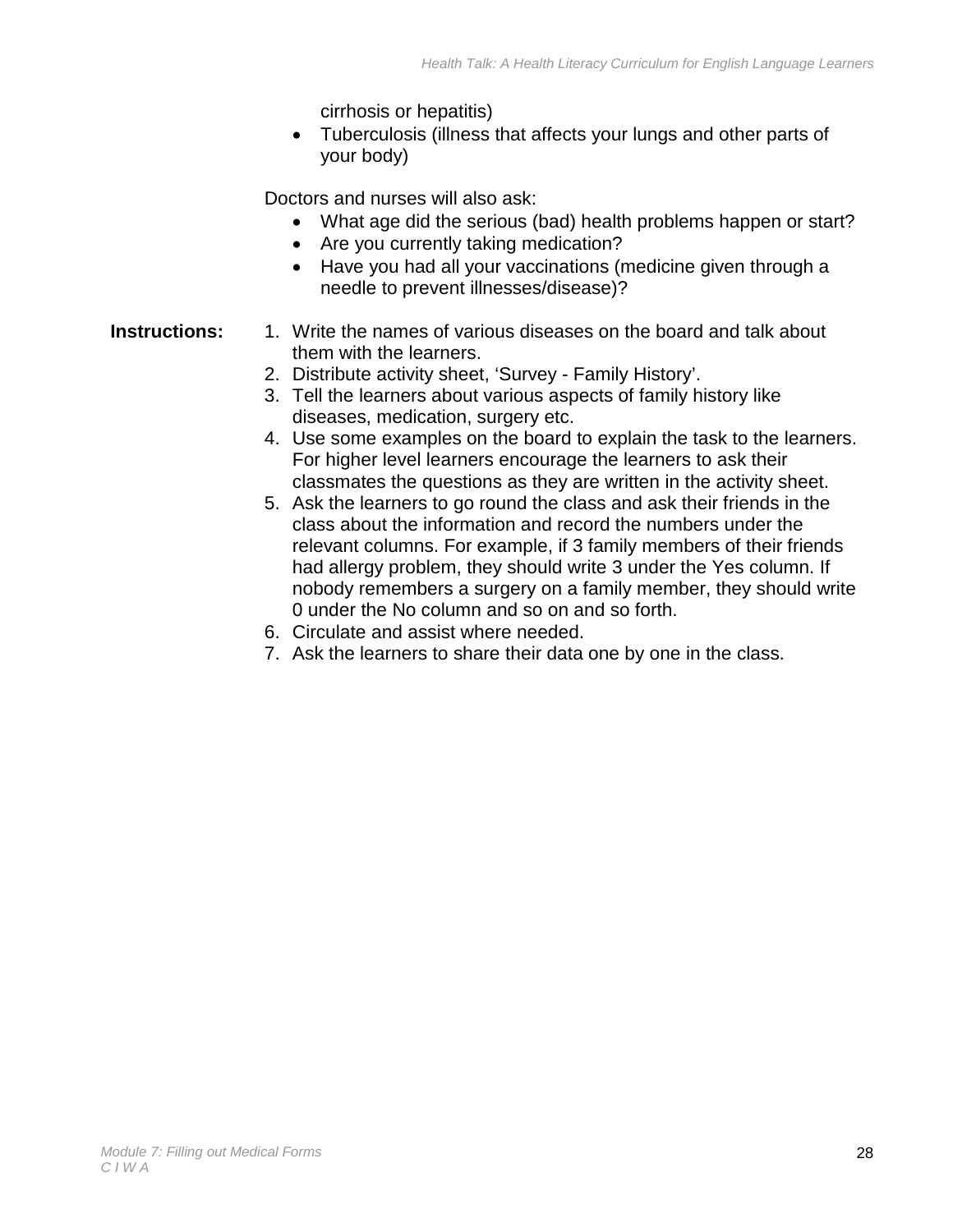### Activity: Family History - Survey

### Look at the pictures. Ask three or more friends these questions.

|                      | Does anyone in your family take medicines?           |
|----------------------|------------------------------------------------------|
|                      | <u>Yes</u><br>$\underline{\mathsf{No}}$              |
|                      | 1.                                                   |
|                      | 2.                                                   |
| Medication           | 3.                                                   |
|                      | Has anyone in your family had an allergy?            |
|                      | 1.                                                   |
|                      | 2.                                                   |
|                      | 3.                                                   |
| Allergy              |                                                      |
|                      | Does anyone in your family have high blood pressure? |
|                      | 1.                                                   |
|                      | 2.                                                   |
|                      | 3.                                                   |
| <b>High Blood</b>    |                                                      |
| Pressure             |                                                      |
|                      | Does anyone in your family have asthma?              |
|                      | 1.                                                   |
|                      | 2.                                                   |
|                      | 3.                                                   |
|                      |                                                      |
| Asthma               |                                                      |
|                      | Does anyone in your family have a heart problem?     |
|                      | 1.                                                   |
|                      | 2.                                                   |
|                      | 3.                                                   |
| <b>Heart Problem</b> |                                                      |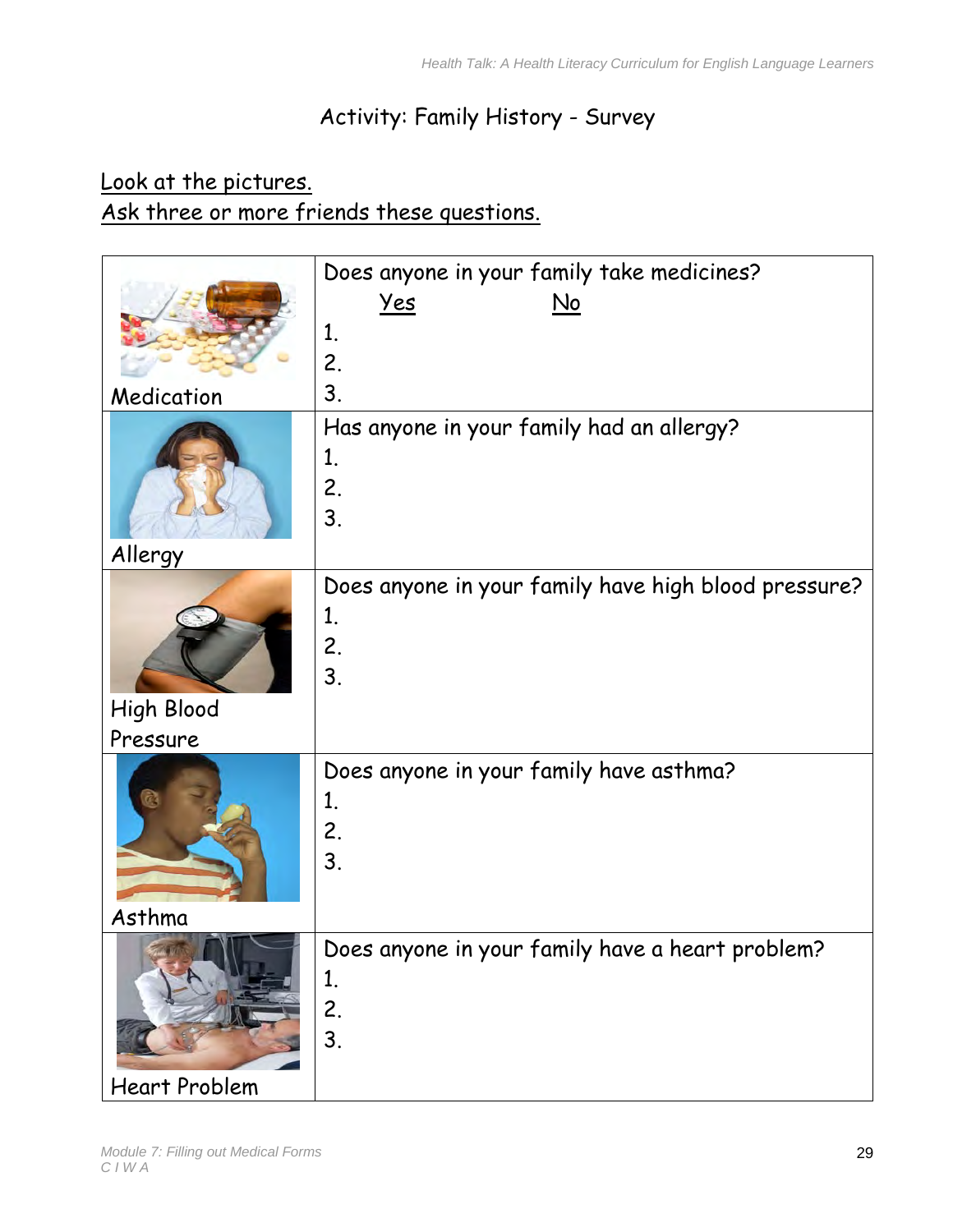### **Jia's Dental History**

#### Facilitator's Notes

<span id="page-31-0"></span>**Level:** CLB 1, CLB 2 **Time:** 30-40 minutes

#### **Targeted Language Skills:** reading, writing

- **Objective:** To familiarize learners with a form they are required to fill out at a dentist's office.
- **Materials:**  Copy of activity sheet (one per learner)
	- Pencils and erasers
- **Vocabulary:** dental, sensitive, infection, sour, chewing, grind
- **Information:** When you go to other health professionals and doctors you will fill out medical history forms.

If you go to the dentist (a doctor for your teeth and gums) you will answer questions such as:

- Are your teeth sensitive to any foods? (do your teeth hurt if you have something hot or cold; sweet or sour)
- Do you brush your teeth regularly (every day, two times each day)?
- Do you grind (press tightly) your teeth?
- Do your gums bleed when you brush your teeth?
- Do you feel pain in any of your teeth?
- **Instructions:** 1. Write down the new vocabulary on the board and teach their pronunciations and meanings by showing pictures.
	- 2. Distribute reading, 'Jia's Dental History'.
	- 3. Allow time for learners to read the information.
	- 4. Read out the entire reading 'Jia's Dental History' slowly and ask questions from the learners to confirm comprehension.
	- 5. Distribute activity sheet, 'Jia's dental history'.
	- 6. Use an example on the board to explain the task to the learners.
	- 7. Check the learners' answers and get class consensus on their accuracy.
- **Extension:** Provide the learners with an extra form and have them write their personal dental history.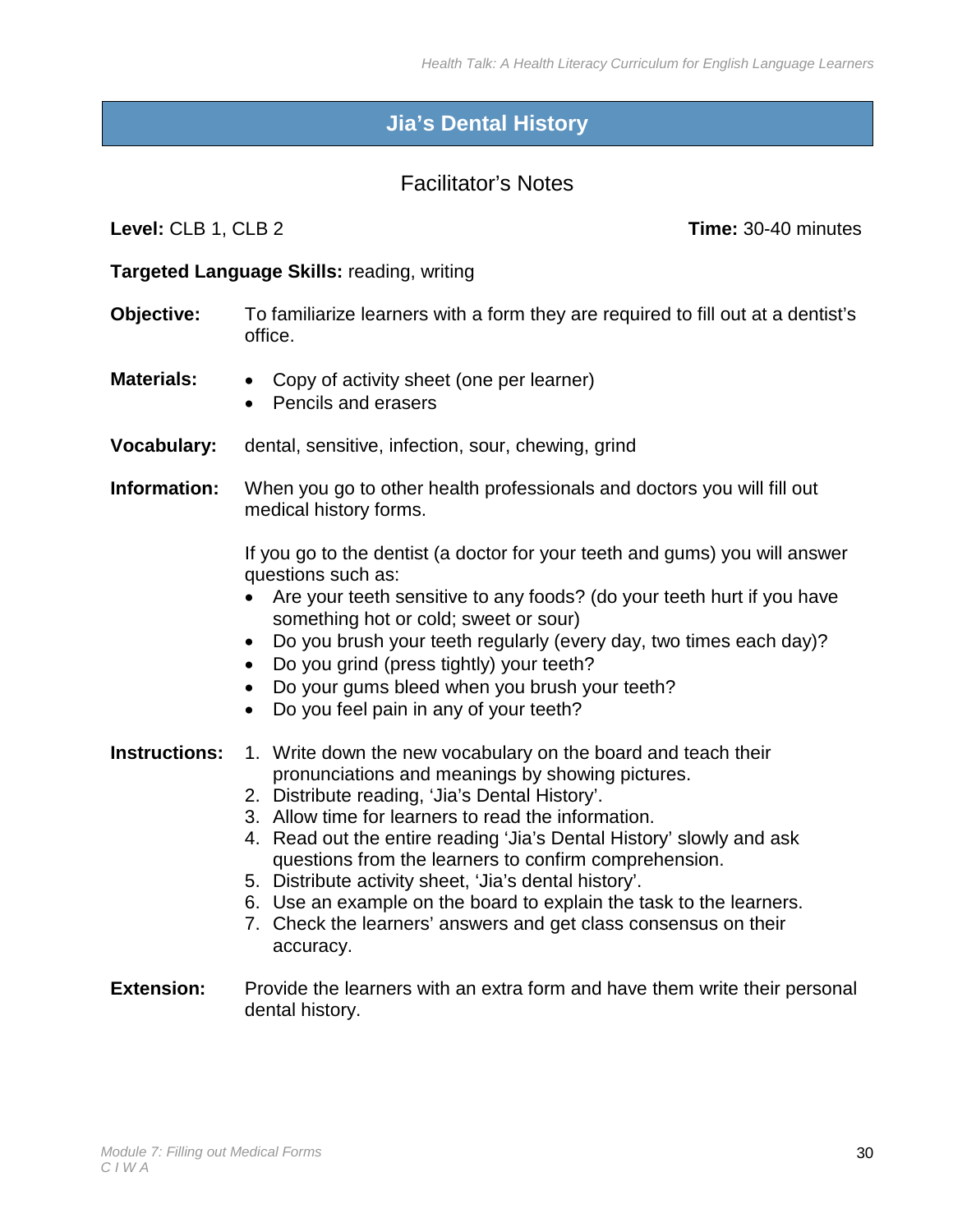### **Answer Key:**

| Question                                               | Yes | No |
|--------------------------------------------------------|-----|----|
| Are your teeth sensitive to any foods?                 |     | X  |
| Are your teeth sensitive to sour foods and<br>liquids? | X   |    |
| Do you brush your teeth regularly?                     |     |    |
| Do you grind your teeth?                               |     | X  |
| Do your gums bleed while brushing?                     |     | X  |
| Do you feel pain in your teeth?                        |     |    |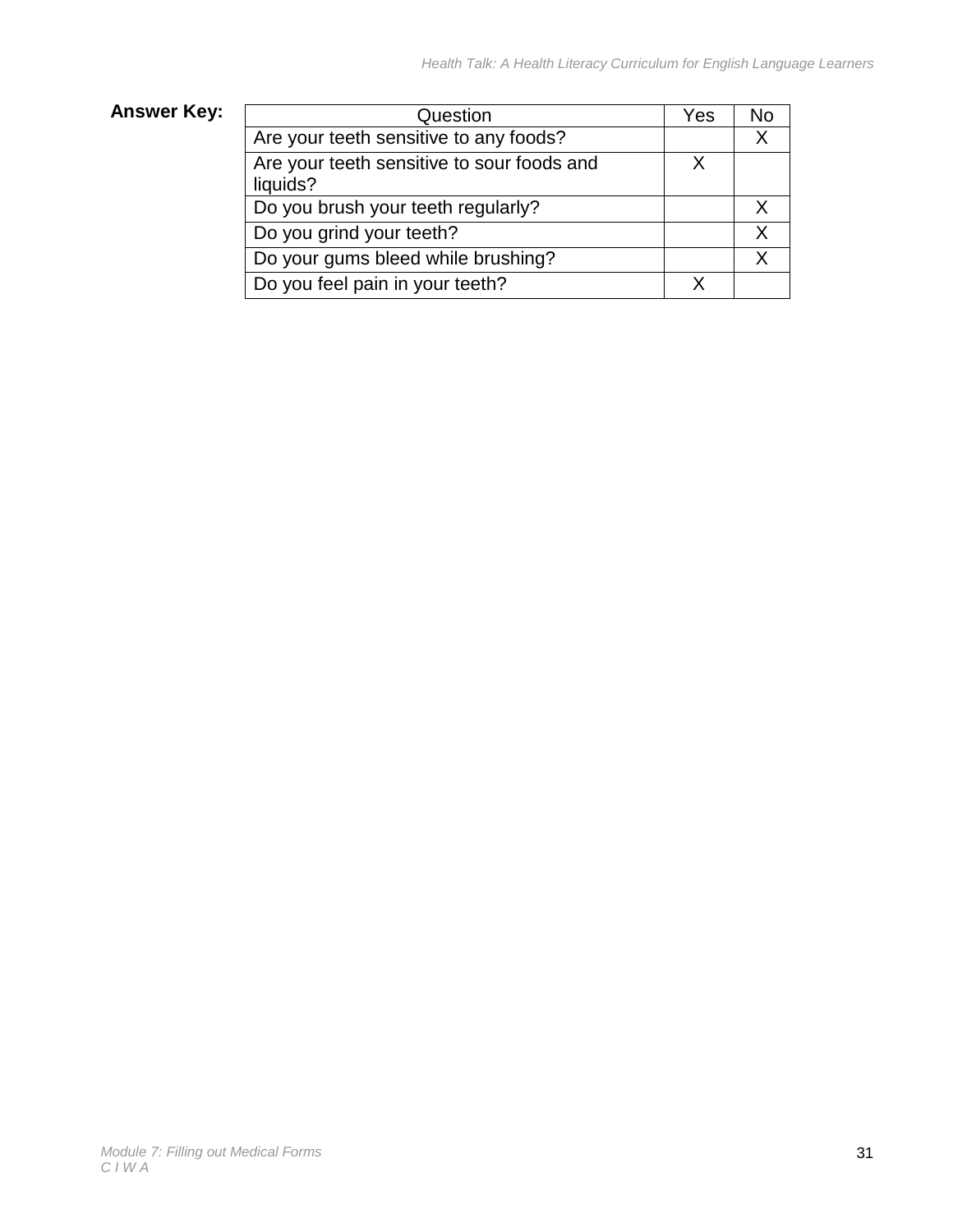### Reading: Jia's Dental History

### Read and fill out the dental form for Jia.

- Jia is seven years old.
- Jia's teeth hurt when she eats sour foods.
- She eats chocolates and candies.
- She forgets to brush her teeth at night.
- Sometimes her gums bleed when brushing.
- She grinds her teeth when sleeping.
- Yesterday, she ate some grapes. They were sour.
- She felt a lot of pain in her teeth.
- Her mother took her to the dentist.